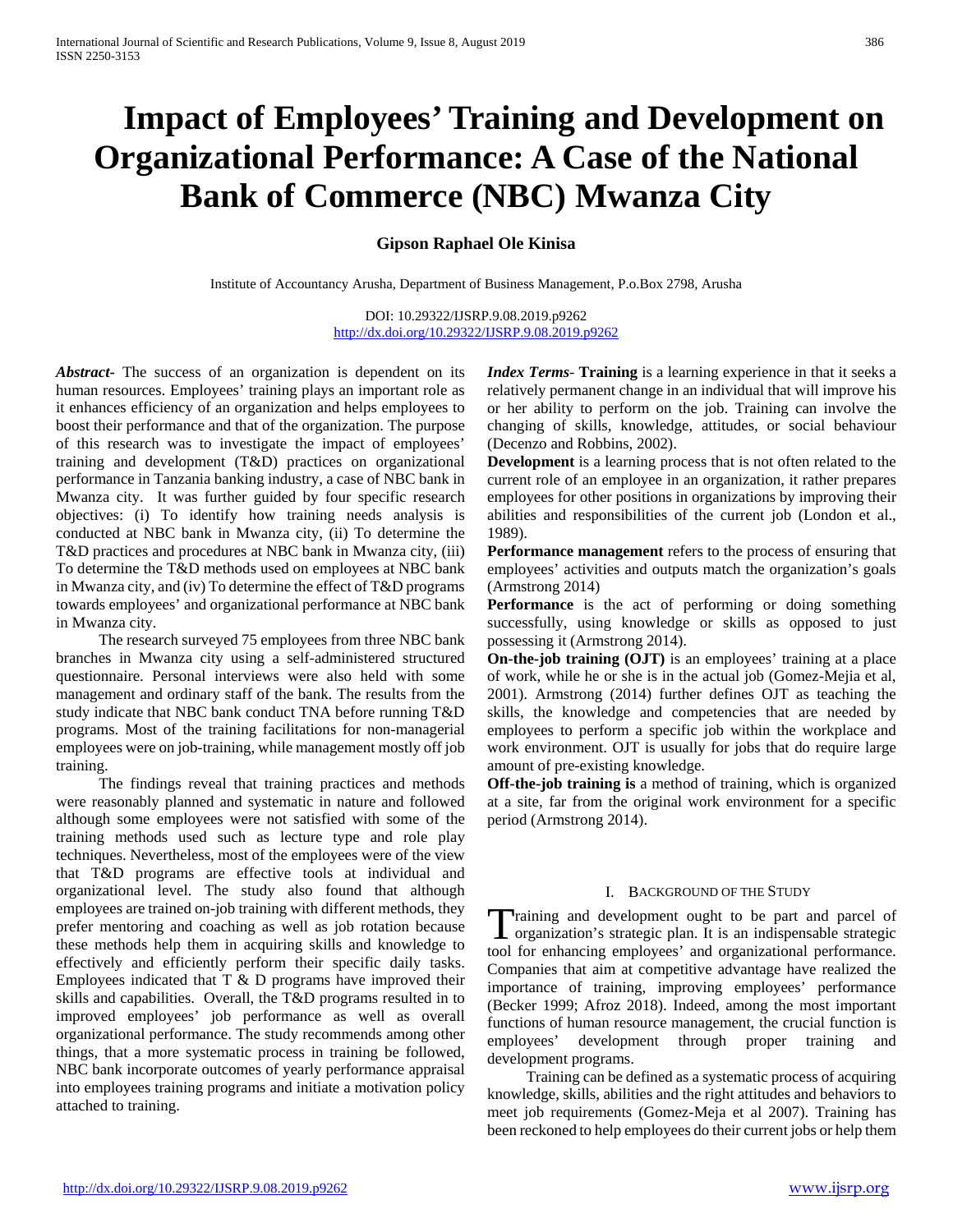meet current performance requirements by focusing on specific skills required for the current organizational needs. The benefits of training employees may extend throughout a person's career and help that person's future responsibilities. This training therefore ought to look at both current and future needs of the organization.

 Researchers as Swart et al, (2005) indicate that an individual's improvement will be contingent on the quality of the training program, the motivation of the individual and the individual's needs. The model of improved organizational performance in general assumes that employees' knowledge, skills and attitudes will change by the adoption of a training program. If the employee believes there is an improvement in their knowledge and skills, there will be an increase in the person individual's performance, which subsequently leads to improved organizational performance.

 Furthermore, Cole (2004) attributes employees' training and development as prerequisite for the organizational performance. When an employee is performing poorly, it is not purely individual's fault but rather because that person lacks necessary skills, knowledge, and commitment to do the job well. However, the employee is not the sole factor but rather there are other myriad factors that attribute to one's performance, such as psychological factors and motivational factors just to mention a few, though from skills perspective, training is the major attribute towards individual performance. Thus, the issue of well trained and competent personnel is paramount for any organization to realize full potential of labour force at work, which ultimately impact on organizational performance.

 In the banking industry, human resources knowledge, skills and expertise are crucial assets that drive productivity and performance. This is because, as a service industry, the service provided by the bank is delivered through its personnel while it is being consumed sometime by its customers. Thus the bank personnel stand for the service and display to the customers the value and quality of the bank's service. Consequently, Aryee (2009) argues that banks need exceptional human resources to present their service to customers in a manner that will win more customers, keep them, and sustain its profitability. Therefore, training is crucial to any bank in Tanzania that seeks to improve its performance and competence of its employees.

 In spite of these stated advantages of training and development, into some organizations have failed to integrate training and development into the organization systems. As a result, training and development seem to have less significant on the organizational performance. Some organizations meet their needs for training in an ad hoc and haphazard manner, which results into employees' failing to apply their best efforts to achieve organizational goals, and show high performance on job. Training and development is very important for an organization to compete especially in today's challenging and changing world.

#### **Statement of Research Problem**

 This study starts from the realization of the need to effectively administer the impact of job and training and development (T&D) on organizational performance. It is well known that training enhances knowledge, skills and ultimately improves workers' and organizational performance and productivity (Cole 2002). According to KCM (2014),

ineffectiveness of training and development reduces the organizational productivity. Hence it matters how T& D is carried in the organization. Many organizations in Tanzania especially in private sector engage in training of their staff and have departments or units in charge of training. NBC bank is one of such organizations that train their employees. However, it is not clear whether training at NBC is haphazard and whether several employees have not qualified for any form of training nor is there any systematic process of staff development in place for their training. Little is known as to whether T&D program/practice at NBC bank has contributed to the organizational performance (productivity and portability). It is in this regard that the researcher set out to conduct this study.

#### **Specific Objectives**

 The study was guided by the following specific objectives; to identify how training needs assessment is conducted at NBC bank in Mwanza City, to determine the training and development (T & D) practices and procedures at NBC bank in Mwanza City, to determine the training and development methods used on employees' at NBC in Mwanza City and to examine the effect of training and development programs toward employees' and organizational performance at NBC bank in Mwanza City.

#### II. LITERATURE REVIEW

#### **Training Purpose, Process and Outcomes**

 Cole (2002) states that training is more of a learning activity to acquire better skills and knowledge needed to perform a task. Cole further argues that the idea of training is the need for a greater productivity and safety in the operation of specific equipment or the need for an effective sales force, to mention a few. Therefore, to come up with the desired knowledge, skills and abilities from employees to perform well at their job side, it requires proper training programme that may likewise have an impact on employees' motivation and commitment to their job as further Cole points out given that employees are the most important asset of the organization, they can either build or break their company's reputation as well as profitability. Additionally, employees oversee most of the activities which can influence customer fulfillment, the nature of the product and event. It is with this understanding that any organization ought to look at training as investment strategy.

# **Why Training ?**

 According to Nunvi (2006), training programs are directed towards maintaining and improving current job performance while development seeks to improve skills for future jobs. Considering the progress in the technology, certain jobs become redundant with the replacement of machines in modern days. In that vein, further education and competence become necessary for those employees in current positions and those wishing to be promoted in the future. Expressing an understanding of training, Armstrong (1996) emphasizes that training should be developed and practiced within the organization by appreciating learning theories and approaches, if training is to be well understood.

#### **Training Process**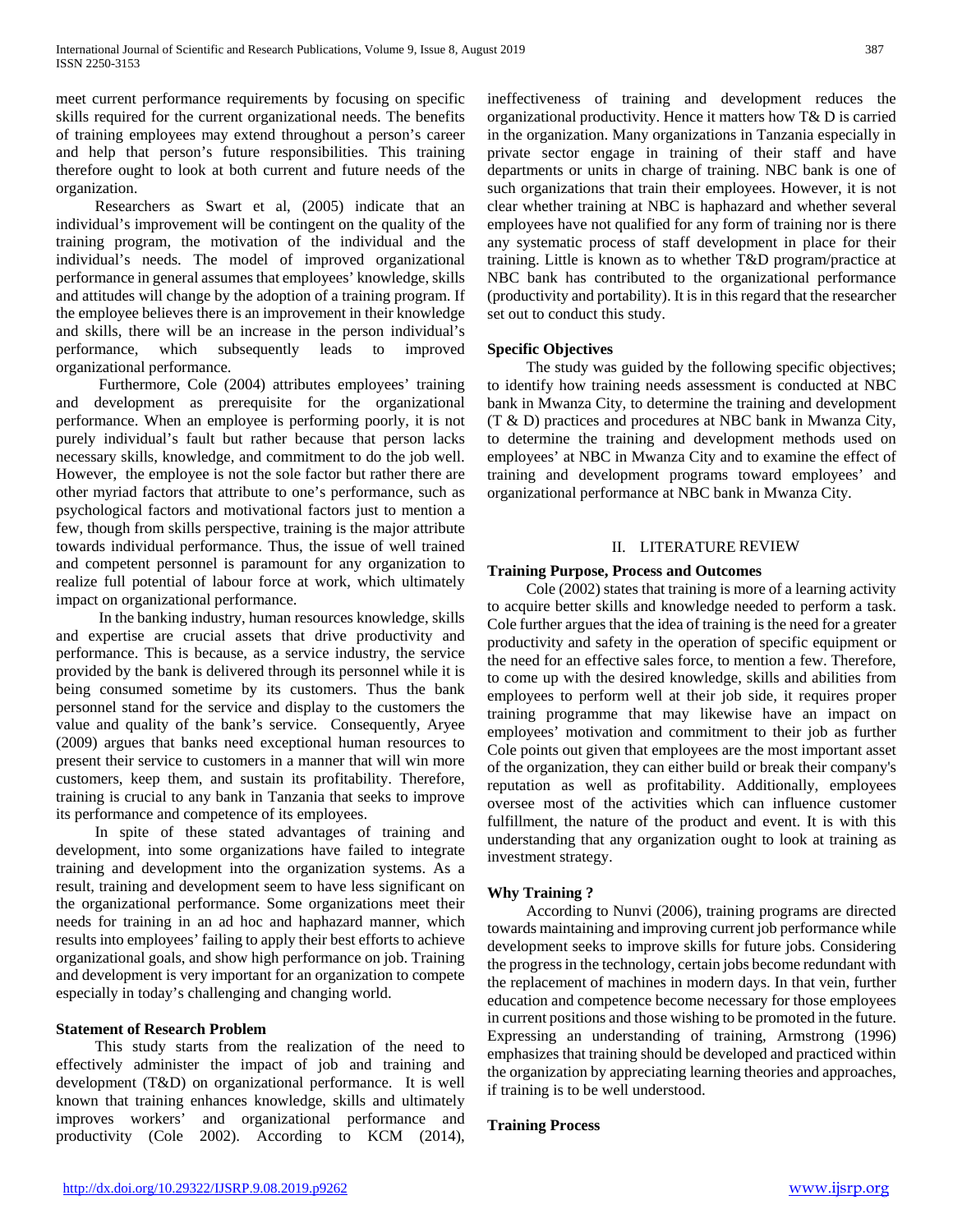According to Infande (2015), training in an organization generally involves a systematic approach, followed by a sequence of activities or process which is based on three to four blocks:

#### **(1) Identifying Training Needs**

 Identifying training needs is an analysis that is necessary to determine the training needs of the employees or a specific job. What are the practical needs? Why an employee needs training? Every training begins with the need analysis and establishing a need analysis is and should always be the first step in the training process (Infande, 2015). There are four procedures that managers can use to determine the training needs of employees in their organizations:

- i. Job requirements analysis. The skills and knowledge specified in the appropriate job description are examined. The employees without the skills needed are candidates for a training program
- ii. Organizational analysis. The effectiveness and successes of an organization are analyzed to determine where differences exist. For instance, members of a department with a high turnover rate or a low performance record might require additional training.
- iii. iii. Performance appraisals. Here, each employees work is measured against objectives established for his or her job.

i v . Human resource survey. In here Human resource policies, procedures, guidelines and practices such as performance, turnover, employee satisfaction and many other.

 Managers as well as non-managers are expected to describe what problems they are experiencing at their workplaces and what actions they believe can be taken to solve the problems. Immediately the training needs are identified, the human resources department must initiate the appropriate training efforts to close the gap between expected and actual results. This may also depend on circumstances such as developing a training plan, designing a training lesson, selecting trainees and preparing the trainers.

#### **(2) Training Plans and Implementation**

 This area of the training process emphasizes on the techniques and methods by which training is carried out. The objectives of training, budgets and the duration are allocated.

# **(3) Training Evaluation and Feedback**

 Often, training evaluation and feedback turns to be the most critical part of the training process, focusing on the results achieved after training. The main idea is to analyze the effects of training and determine whether the set goals have been achieved. Reactions such as the participant's feedback, trainer's feedback, learning behavior and results of the training are being measured.

 To measure the impact of training, Kirkpatrick (1959) outlined four levels of evaluation, and each of which is a prerequisite for the next level:

 **Reaction and Planned Action:** These are measured reactions or evaluations of how the employees feel concerning the learning experience.

 **Learning and confidence evaluation**: This is the measurement of the increase in knowledge after training.

 **Behavioral impact:** This is the degree of applied learning back at work – are the members really doing anything diverse after the training program than before?

 **Results:** It is important to know what results are achieved, in relation to the previous training objectives that were being set. For instance, has there been any decline in the number of costumers' complaints? Reactions, behaviour and learning are of great importance, but if the training program cannot produce measurable performance – related results, then it has not achieved its goals accordingly.

# **Benefits of Training and Development to Employees**

 Several paper works have been presented on the topic of training and development; it is evident that there is a positive effect of training and development activities on employees' performance. Other effects that can be geared by training may be motivation, behavioural and many others.

 Arthur et al. (2003) performed a meta-analysis and from the study training had a positive impact on job related attitudes. Further it is obvious that the effectiveness of training depends on the training delivery methods and the skills to be trained. For instance the effective training programs include interpersonal skills and cognitive theory then followed by tasks related skills

#### **Methods of Training and Development**

 A variety of training methods are used in different organizations today to train different individuals of different levels and positions. DeCouza et al (1996) explain that the most popular training and development methods used by organizations can be broadly classified as either On-the-job or Off-the-job training.

# **On- the- Job Training**

 On-the-job training (OTJ) is a method of giving training to employees when they are at work in their working environment. The purpose of this training is to make the employees get familiar with the normal working circumstances; that is during the training time frame, the workers direct involvement to practice or use machinery, equipment, devices, materials, and so forth in which they are being trained. Additionally, it helps the employees to figure out how to address the difficulties that may occur during the execution of the job, with the new skill or competence. The main idea of this training is learning by doing where the supervisors or the more experienced employees show the trainees how to perform a specific task. The learners (trainees) take on the instructions/directions of the supervisor and perform out the task. In other words, the trainees get the opportunity to practice on the spot.

 This training method is highly used by companies to train current and future workers due to its simplicity. On-the-job training includes apprenticeship, couching, internship, job rotation, job instruction, and few others.

 Gomez-Mejia et al (2001) define on-the-job training (OJT) as an employees' training at a place of work while he or she is performing the actual job. Armstrong (2014) defines OJT as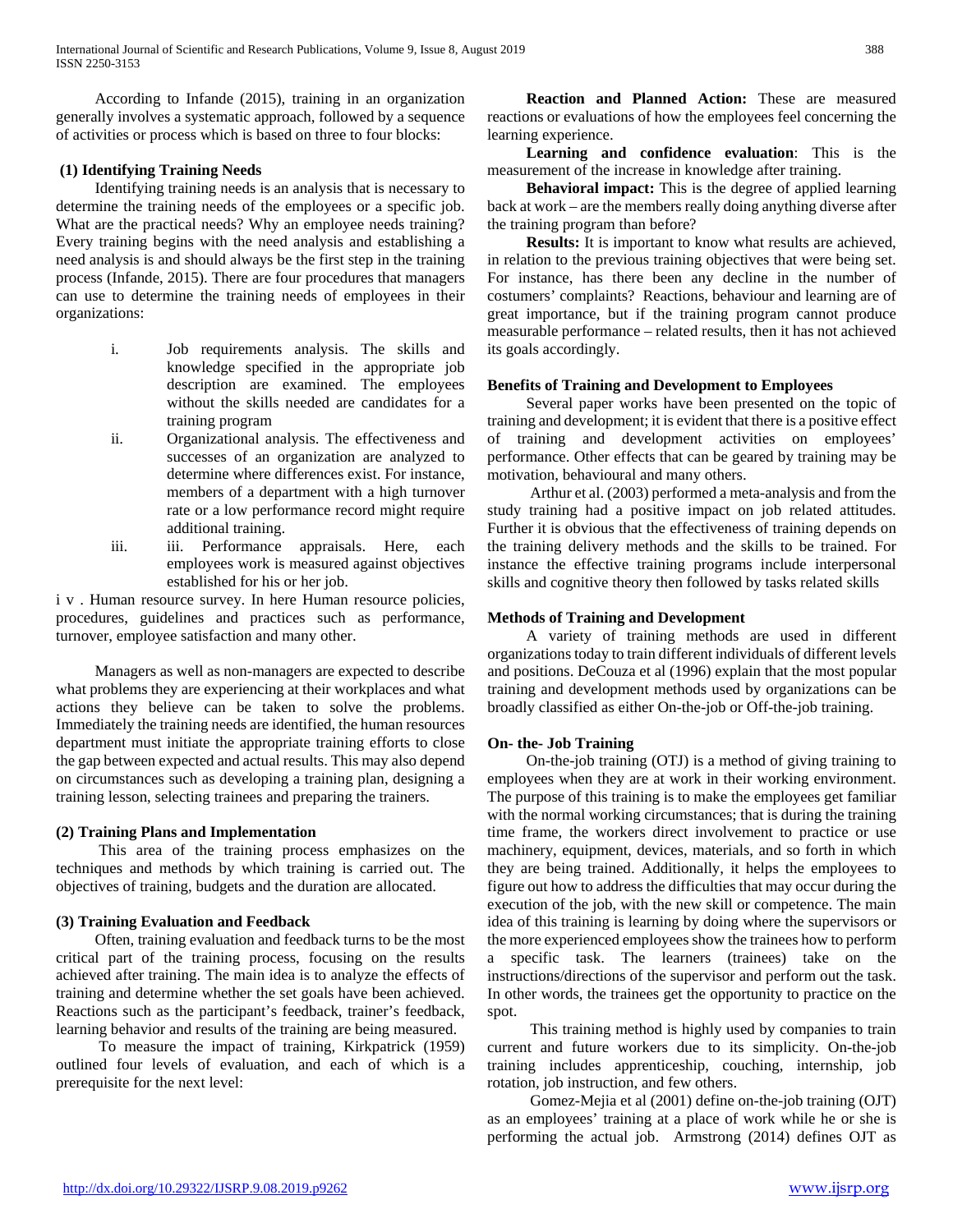teaching the skills, the knowledge and competencies that are needed by employees to perform a specific job within the workplace and work environment. OJT is usually for jobs that do require large amount of pre-existing knowledge.

 OJT is mostly one-to-one although it might involve several trainers to many trainees as a team, an environment in which the trainees will need to practice the knowledge and skills being taught on job training. In most cases, a professional trainer or sometimes an experienced employee within the organization or supervisor or manager serves as the trainer/course instructor.

 The purpose of this OJT training is to make the employees get familiar with the normal working circumstances, that is during the training time frame, the workers get direct involvement to practice the skill or use machinery, equipment, devices, materials and so forth, in which they are being trained.

 Banks such as NBC bank utilizes these approaches especially to train its operational stuff such as tellers, loan officers and customer service personnel.

 There are three common methods that are used in on-the-job training; namely, learning by doing, mentoring/coaching, job rotation/shadowing, and job instruction

# (i) Learning by Doing

 Learning by doing is a very popular method of teaching new skills and methods to employees who have just been hired or are moving to different position. Under this method, an employee observes a senior experienced worker and learns what to do. The advantage here is that this method is tried and tested and fits the requirements of the organization. The disadvantages are that the senior worker is not usually trained in the skills and methods of training; therefore, it can be a process that may be time consuming as a new comer struggles to cope with the senior worker's explanations. To increase its success, it is recommended to use a senior or experienced worker who has been trained in instruction or training method and whose teaching skills are coordinated with a developed program linked to off-the-job courses.

(ii) Mentoring/Coaching

 According to Anthony et al (1993), mentoring is a technique that assigns a guide or knowledgeable person high up in the organization to help a new employee "learn the ropes" of the organization and to provide other advice. In line with that, Beardwell and Holdern (1994) state that, this is another version of the system whereby a senior or experienced employee takes charge of the training and development of a new employee. Schuler and Huber (1993) point out that mentoring as a method of training is a regular part of the supervisor's job. It includes dayto-day coaching, counseling, and mentoring of workers on how to do the job and how to get along in the organisation. The effectiveness of coaching, counseling and monitoring as techniques for training and development depends in part on whether the supervisor creates feelings of mutual confidence, provides opportunities for growth to employees and effectively delegates' tasks. Mentoring programmes, in which an established employee guides the development of a less-experienced worker or 'protégé,' can increase employees' skills, achievement, and understanding of the organization.

# (iii) Job Rotation/Shadowing

 As indicated by Cherrington (1995), job rotations are learning techniques that are usually reserved for managerial and

technical occupations. Movement from one position to another provides managers with exposure to a number of different job functions and a broad grasp of the overall purpose of an organization. Job rotation programmes are used to train and expose employees to a variety of jobs and decision making situations. Although job rotation provides employee exposure, the extent of training and long-run benefits it provides may be overstated (Schuler and Huber, 1993).

(iv) Job Instruction Training

 Schuler and Huber (1993) assert that job instruction training was developed to provide a guide for giving on-the-job skills training to white and blue-collar employees as well as technicians. It provides such systematic technique which rather makes it flexible for both off-the-job and on- the-job programmes. It has been the most popular method of training for blue-collar and white-collar employees since it was first described by the war manpower board during World War II. Before the actual learning occurs, job-instruction training requires a careful analysis of the job to be performed, an assessment of what the trainees knows about the job, and a training schedule. Training begins with introductory explanation of the purpose of the job and a step-bystep demonstration by the trainer of the operations. After the trainer has demonstrated the job enough times for the trainee to comprehend the steps, the trainee is given the opportunity to try it alone (Cherrington, 1995).

# **Off-the-Job Training**

 Off-the-job training is another method of training, which is organized at a site, far from the original work environment for a specific period (Armstrong 2014). The purpose of this method of training at a place other than the job area is to give a peaceful domain to the employees where they can focus just on learning. Learning material is provided to the trainees for a complete theoretical knowledge. The trainees can express their perspectives and opinions during these training sessions. Additionally, the trainees can investigate new and innovative ideas. The methods in the off-the-job training are case studies, conferences, audiovisuals, seminars, simulations, role play exercises, and lectures in classroom settings.

 One advantage of off-job-training is that it gives employees extended uninterrupted periods of study. Another advantage is that a classroom may be more conducive to learning and retention because it avoids the distractions and interruptions that commonly occur in an OJT environment. However, off-job-training has also disadvantages. One big disadvantage is that what is learnt in a classroom is not the workplace and the situation simulated in the training may not closely match those encountered on the job. Also, if employees view the off-the job training as an opportunity to enjoy some time away from work, not much learning is likely to take place. Furthermore, off-the-job training is one of the costly training methods and care has to be taken as who goes for training and level of competences desired to be acquired in line with organization training and development policy (Armstrong, 2004). In general, Banks such as NBC bank utilizes off-job-training to train its technical lower and middle management; most training are designed behavior change and managing changes in the organization.

 In brief, off-the-job training generally focuses more on long-term development and general education than on the skills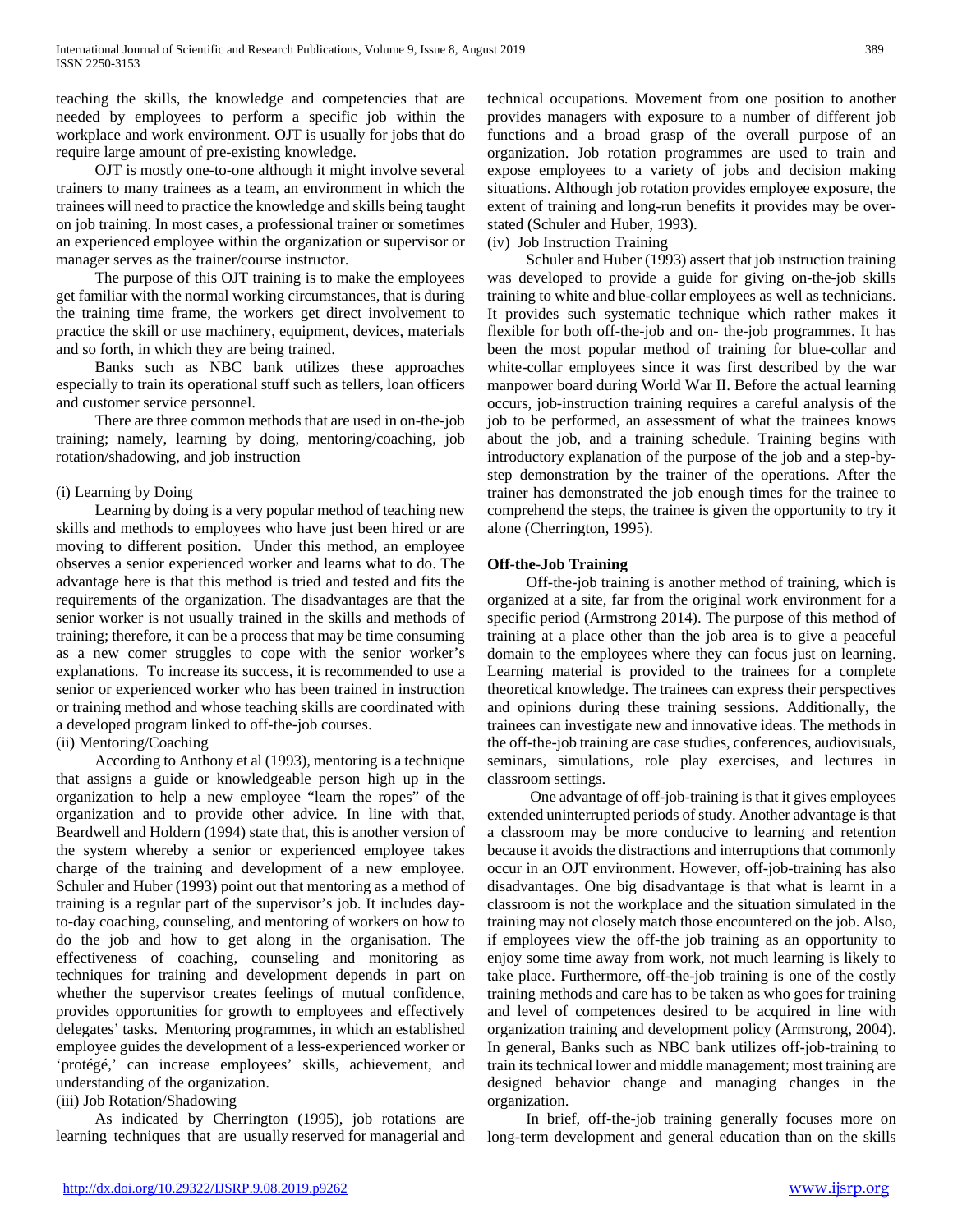and information needed to perform a specific job. In this context, Beardwell and Holden (1994) argue that off-the-job training is sometimes necessary to get people away from the work environment to a place where the frustrations and hustle of work are eliminated. This enables the trainee to study theoretical information or new and innovative ideas without interruption.

There are different methods used at off- the- job- training and these include vestibule training, behavior modeling, Understudy Training, and case study

#### **(i)** Vestibule Training

 According to Cherrington (1995), vestibule training is similar to on-the-job training except that it occurs in a separate training area equipped like the actual production area. . The training that occurs in a vestibule is usually some form of jobinstruction training. In vestibule training, however, the emphasis is on learning as opposed to the emphasis on production in jobinstruction training. Vestibule training is typically used for teaching specific job skills and is conducted out of the job in an area separate from the work place under the supervision of a skilled instructor. In being consistent with the above, Decenzo and Robbins (2002) state that vestibule training helps employees learn their job on the equipment they will be using, but the training is conducted away from the actual work floor. Vestibule training allows employees to get full feel for doing task without "realworld" pressures. Additionally, it minimizes the problem of transferring learning to the job, since vestibule training uses the same equipment the trainee will use on the job. Furthermore, after going through the vestibule training for a specified time period, the trainees are expected to apply their newly acquired skills when they are assigned to their real job.

(ii) Behavior Modeling

 The use of behavior modeling is based on social theory, and it is in particular an effective method for interpersonal or social skills training. This method of training incorporates the use of videos to clearly demonstrate the way things ought to be done, and what behaviors are to be avoided (Babbie, 1998).

 Behavior modeling is often based on the demonstration of the right and effective way to behave and as a result, trainees are provided with facilities to practice this. Bryn (1990, p.17) puts it this way, that behavior modeling is where target behaviors are selected and videos on each of the behaviors produced, showing competent persons achieving success by following specific guidelines. Key points are displayed on screen and are backed by trainer-led discussions. Learning here is trainer enforced through role play.

# (iii) Understudy Training

 An understudy is a person who is being trained to assume a particular position on a future date, the duties and responsibilities of the position currently occupied by the person himself or herself in understudying. In this method, an individual or group is assigned to assist a superior officer in the performance of his/her duties related to the position and at times left to grapple with the day-to-day problems which confront the superior in the performance of duty. The trainees are allowed to solve them with or without the help of the superior. When the understudy shows promise of talent, he/she takes over when the superior is transferred, retired or is promoted to a higher position (Decouza et al, 1996, 70).

(iv) Case Study

 Cherrington (1995) declares that case studies are used extensively in many business classes. They are designed to promote trainee's discovery of underlying principles. Most cases do not have single correct solution. Instead a trainee is expected to analyze the problem and consider alternative solutions or give an opinion. Case studies may be of real or imagined events in organization which to study. After analyzing several cases under the guidance of instructors, the trainees are exposed to certain concepts, problems, techniques and experiences, which they will later face on the job. The object of this method is to help the trainees think logically and develop the ability to analyze alternative courses of action systematically and objectively. (v) Business Exercise/Simulation/Role Play

 Under this type of training exercise, the work situation is simulated and the trainees are presented with reports, correspondences and memoranda, as in a real work situation, to handle. Business exercise training helps employees to develop decision-making, time management, planning and communication skills. It also helps the trainees to develop a "feel" for the work situation before they take on the real job (Laing, 2009)).

Simulation is very similar to vestibule training and is used extensively for learning technical and motor skills. The essence of role-playing is to create a realistic situation as in the case of discussion method, and then have trainees assume the parts of specific personalities in situation.

(vi) Conference /Group Discussion

 A method of individualized instruction frequently used where the training involves primarily the communication of ideas, procedures, and standards in the conference or discussion method. This conference/group discussion method allows for considerable flexibility in the amount of employee participation (Bohlander and Sherman, 1992). Again, Anthony et al (1993) argue that all training programmes, particularly outside programmes, utilize this technique. It has the advantage of being spontaneous and allows the participants to become involved in exploring concepts and in seeking clarification.

 Cherrington (1995) states that conference and group discussions, used extensively for making decisions, can also be used as a form of training because they provide forums where individuals are able to learn from one another. Many studies have shown that individual are much more inclined to change their attitudes if they participate in a group discussion and at a group consensus regarding a topic than if they listen to lecture. An example of group discussion that can be an effective means of training is one in which supervisors discuss the performance evaluation procedure and develop common criteria for evaluation performance.

#### (vii) Sensitivity Training

 As stated by Decenzo and Robbins (2002), sensitivity training in "encounter group" became quite popular during the 1950s as a method of changing behaviour through group processes. Often referred to as laboratory training, it influences the participants through unstructured group interaction. Members are brought together in a free and open environment in which participants discuss themselves and their interactive process, loosely facilitated by a professional behaviour scientist. This professional then creates the opportunity for the participants to express their ideas, beliefs, and attitudes. In the same instance, this type of training consists of unstructured group discussion in which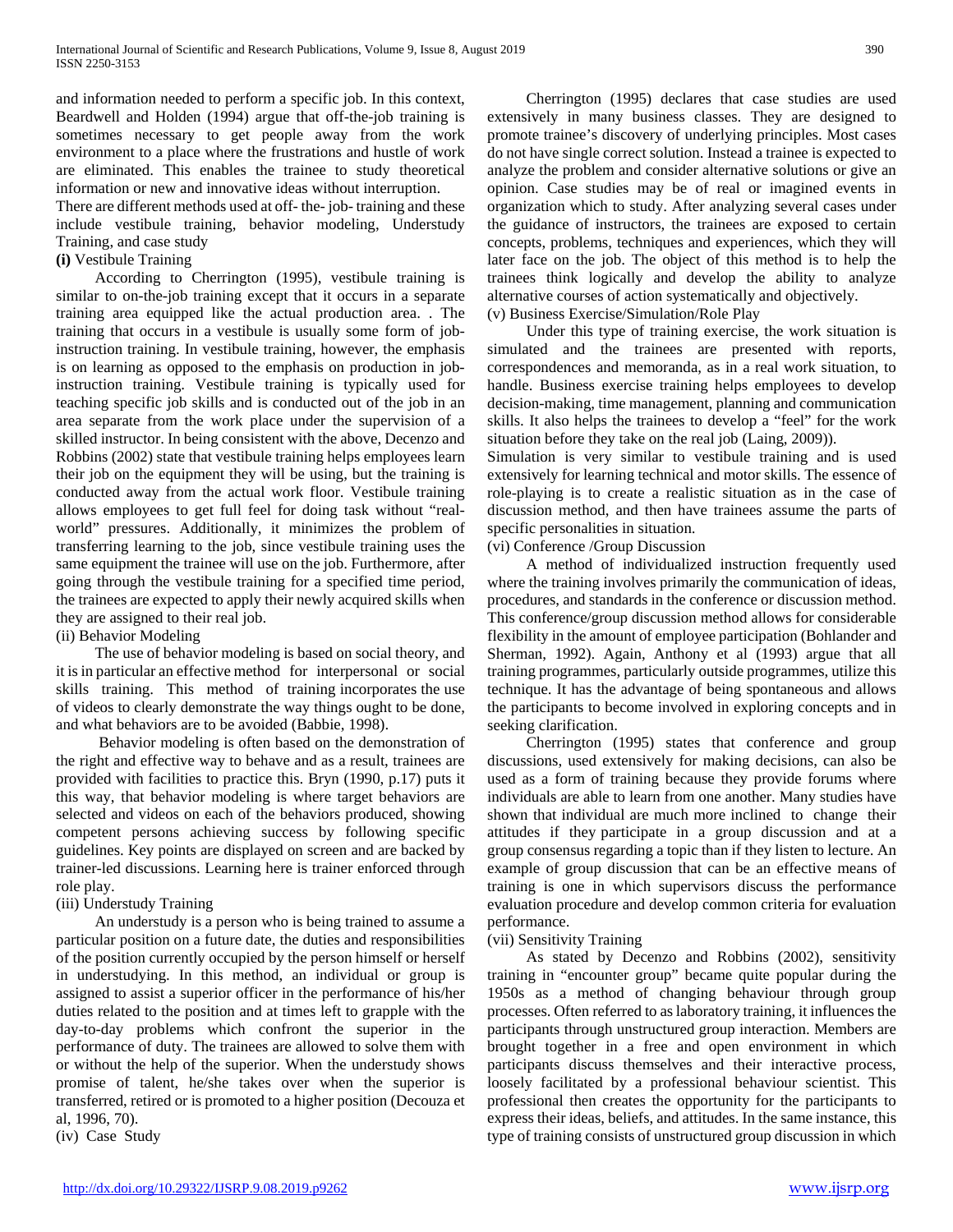the participants talk about their personal feelings and reactions towards each other. The length of a laboratory training session may vary from as little as a couple of hours to as much as two or three weeks of all day sessions. The training is designed to create greater self- awareness and increased sensitivity to the attitudes and emotions of others and to group processes (Cherrington, 1995). Similarly, Schuler and Huber (1993) state that individuals in an unstructured group discussion exchange thoughts and feelings on the "here and now" rather than the "there and then". The experience of being in sensitivity group often gives individuals insights into how and why they and others feel and act the way they do.

#### (ix) Lecture

 The lecture is an efficient means of transmitting large amount of factual information to a relatively large number of people at the same time. It is the traditional method of teaching and is used by organizations in many training programmes. A skilled lecturer can organize material and present it in a clear and understanding way. If the trainees are ready to receive it, a well prepared lecture may succeed in transferring conceptual knowledge. However, a lecture does not allow active participation by the learners. It provides no practice, no feedback, no knowledge of results, and it may inhibit the transfer of learning (Cherrington, 1995).

 Anthony et al (1993) underscore that lecture method is very useful for large groups. It requires a training leader who is dynamic and who can organize and present materials in an effective fashion. For best use, it should be supplement with additional types of training techniques.

 According to Decenzo and Robbins (2002), the lecture approach is well adopted to conveying specific information, rules, procedures, or methods. The use of audio visual can often make a formal classroom presentation more interesting while increasing retention and offering a vehicle for clarifying more difficult points. **Comparison of on the-Job and Off-the-Job Training** 

 A critical comparison of various methods for training and development of staff, on-the job training method, and the emphasis is more on the acquisition of specific, local knowledge in a real situation. In contrast, off-the-job method emphasizes developing an understanding of general principles, providing background knowledge, and generating an awareness of comparative ideas and practices. There is no best method of training. The choice of the method whether on the job or off the job training depends on several factors including the objective of training, length of training, employees position and allocated budget.

# **Training and Development Experiences from Tanzania**

 Training and Development of employees ought to be part and parcel of an organization's strategic plan because employees are the most important asset of any organization. Some countries take T & D seriously and it is from this mindset they have been able to achieve employees' sustainable high productivity and excellent good

organizational performance. In Tanzania, there are mixed experiences and few studies have been conducted on the topic in public sector and next are experiences about training and development and their linkage to employees' and organizational performance.

 Kihongo (2011) from Institute of Social Work (ISW), Dar es Salaam conducted a study on Factors Inhibiting Effective Staff Training in Tanzania. He identified various factors which undermine staff training in Tanzania's local authorities. These stumbling blocks include lack of funds due to inadequate budgets set aside for staff training, malpractices such as favoritisms, poor top management support because some managers do not treat staff training as a matter of priority, the absence of viable training policies and training programmes initiated by the local authorities, and the fragmented nature of the staff training.

 Dominic and Kessy (2010) undertook a study on Effectiveness of Training and Development Programs in Public and Private Sectors. They found that training as a human resource development function was not being implemented well in Tanzania and most organizations lacked guidelines for effective employees' training. In addition, the review paper found that there was still a need to change the methods of training that are not effective and provide more methods of practical nature, since some organizations did not have comprehensive policy to guide an appropriate implementation of training programme nor adequate efforts to make them aware of its function; then the HR department should strive to design an effective policy and involve all respective employees in its implementation. The question raised is how the organization realizes the contribution and/or returns of training on its overall performance when it does not have clear training and development policy or programs.

 The study further revealed the comparison between the real *and* ideal *T*&D program, minimal effort has been put out to bring the T & D program to standard. To enhance effective improvement of the training programmes, it is important to: (i) Develop a more uniform TNA exercise that aims to improve the level of efficiency of training function and eventually have clarity in scope and objectives,(ii) Conduct evaluation after every training session and give feedback to the trainees, (iii) Prioritize the issue of increasing employee capacity by allocating adequate training budget, (iv) Implement training function openly and involve every individual in determining the kind of training they need, and (v) Follow the criteria of sponsoring employees to training programs.

 Mwaibako (2013) in his research on training and development and organizational performance in Tanzanian Commission for AIDS focused on perception of employees in terms of training and development programs at TACAIDS, effects of employees' training on performance of the organization and the challenges facing TACAIDS in providing training to its employees. The study revealed that training and development has improved organizational performance through new ideas and skills that have been introduced to the organization after the training. However, training and development at TACAIDS faces various challenges including financial resources and lack of clear policies to promptly promote training and development opportunities. Furthermore, the study revealed that there was no training needs assessment and that led to unsystematic and unplanned training of employees implying lack of clear focus on the value of its employees in enhancing organizational performance.

 Hardly any study has been documented or conducted on the relationship between T & D and employees' performance or between T & D and organizational performance in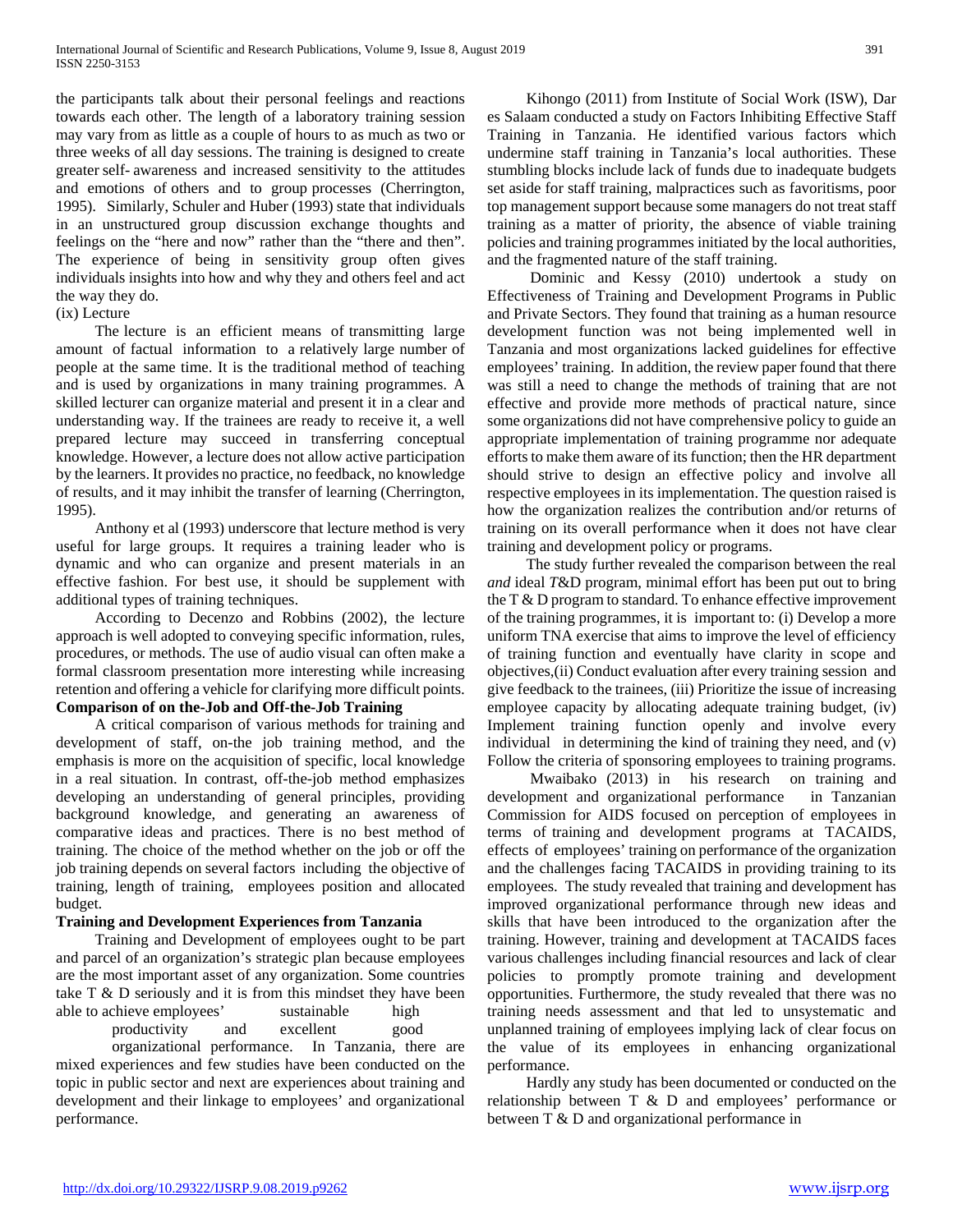Tanzania and yet many organization especially commercial banks and

telecommunications companies take their employees on various training sessions. So it is fitting that this proposed study being the first in Tanzanian private organizations, might shed light on what extent T & D contributes to employees' productivity and overall organizational performance.

#### **Organizational Performance**

 According to Chen and Silverthorne (2008), there are three types of performance measurements. Firstly, measurement of output rates e.g. sales volume over a given period of time. Secondly, rating of individuals by another person other than the person whose performance is being measured. Thirdly, selfappraisal and self-rating. Self-appraisal and self-rating techniques are useful in organizations because they encourage employees to set their own targets that are used to measure their performance. Therefore, job performance measures the degree of achievement of organizational and social objectives from the perspective of the judging party (Hersey and Blanchard, 1993).

 Companies such as banks use various criteria or performance standards to measure and report performance, such as profitability, market share and sales volume. Also, financial ratio such as current ratio, acid test ratio, gearing ratio and profitability ratios are used to measure the firm's financial performance. Kaplan and Norton (2011), American scholars, have introduced the Balanced Score Card as a more realistic tool for measuring organizational performance.

 Given that this research was about the effect of training and Development on both employees' and organizational performance in the banking sector, the researcher adopted two sets of performance measurements (i) employees' performance was measured in terms of efficiency of service delivery and quality of customer services, (ii) organizational performance was measured in terms of deposits growth, loan recovery, and increase in profitability as well as non-financial indicators such as improvement of service delivery and customer satisfaction.

# **Empirical Literature Review**

 A number of empirical studies have been carried out on training and development and their effects on organizational performance in various countries and industries. Next is a review of some of the recent studies on the same topic.

 The Laing (2009) carried out a study on training and its impact on organizational performance in Ghana. Specifically, the study sought to investigate the impact of Training and Development in public sector organizations using Ghana Ports and Harbors Authority (GPHA) as a case study. The research was intended to determine the role and impact of training on employees, with emphasis on the lower, middle level staff and the administrators of GPHA. A questionnaire was used on a sample of 80 employees of

 GPHA. Personal interviews were held with some management staff of the organization. The results indicated that GPHA's employees were not well informed about training and development programmes in the organization. The results of the study indicated that most of the employees were of the view that training and development were effective tools for both personal and organizational success. The findings further revealed that training practices, methods and activities at GPHA were not in line with the best practices regarding the planned and systematic nature of the training process as is generally known. It was recommended among other things, that the processes involved in training be duly followed, GPHA should assist its staff identify their career paths and guide them in the pursuit of higher education.

 Ng'ang'a et al (2013) conducted an empirical study in Kenya on training and development. The purpose of their study was to investigate the relationship between Training and Development (T&D) as a Human Resource Practice and the organizational performance (OP) of the Kenyan state corporations. The study hypothesized that there is a positive relationship between T&D and OP, and therefore the need to investigate how specific the two variables relate. The study adopted an explanatory research design and surveyed a sample of 142 respondents using self-administered questionnaire which constituted structured or closed ended items, unstructured or open ended items and like. The data was subjected to descriptive statistics with the aid of SPSS and correlation coefficients were calculated for initial exploration of the relationships between variables. Furthermore, qualitative data were operationalized by arranging the data according to emerging themes or patterns with assigned numbers to make them measurable. The findings established a positive correlation between training and development and Organizational Performance. From that the study recommended to the authorities of the Corporations studied to put focus onto T&D function to enhance Organizational performance.

 Mwaibako (2013) researched on the relationship between training and development and organizational performance in Tanzanian public sector. The aim of this study was to assess the impact of employee training and development on improving organizational performance, Tanzania Commission for AIDS. The study specifically focused on getting the perceptions of employees in terms of training and development programs at TACAIDS, effects of employees' training on performance of the organization, and the challenges facing TACAIDS in providing training to its employees. Purposive sampling was used to obtain 35 respondents. Questionnaires and interviews were used as instruments of data collection.

 The study findings showed that there is relatively high level of awareness of the training activities provided by the organization as noted by 81% of the respondents. The training and development has improved organizational performance through new ideas and skills that have been introduced to the organization after the training. However, training and development at TACAIDS faces various challenges including financial resources and lack of clear policies to promptly promote training and development opportunities. Furthermore, the study revealed that there was no training needs assessment and that led to unsystematic and unplanned training of employees. The study recommended that the organization should conduct training needs assessment and gap identification and sponsoring of all training programs should be done through setting aside a budget for employees' training and development and searching for alternative sources of funds instead of being dependent on government sources only.

 Maina and Waithaka (2017) were concerned with whether training and development of workers resulted in improved performance in public sector organizations in Kenya. The researchers conducted a study on that topic and the purpose of the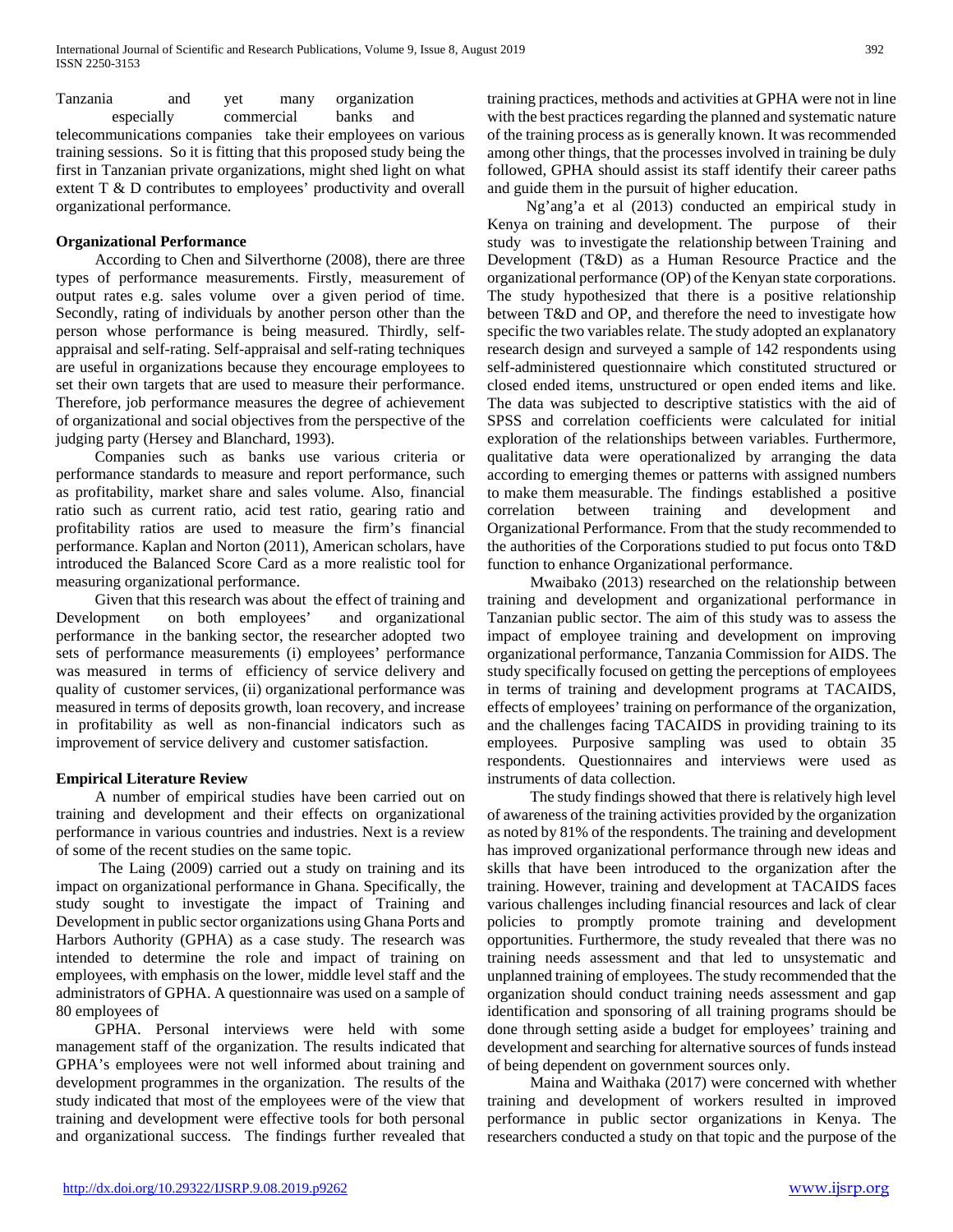study was to investigate the influence of on-the-job training on performance of police officers in Kenya Police Service. A sample of 85 serving police officers in Imenti South Police Division and a sample of 100 households were used in the study. Two semistructured questionnaires were used for collection of data (that is, one for police officers and another for households). Collected data were analyzed using Statistical Package for Social Sciences (SPSS) to generate descriptive and inferential statistics which were presented using tables. The influence of on-the-job training on performance of police officers in the Kenya Police Service was analyzed using multiple regression analysis. The findings indicated that on-the-job training has positive but statistically insignificant effect on performance of police officers in the Kenya Police Service and that reduction of the crime in the county could not be attributed only on police training as it is a joint effort by various stakeholders, and besides there are factors such as change of behavior of citizens and increase in economic activities that keep youth occupied.

 Athar and Shah (2015) conducted a study on employees' training in commercial banks of Karachi, Pakistan. The purpose of the research was to determine factors that impact training in banks of Karachi, Pakistan and how they affect employees' performance. Data was collected from 100 employees from commercial banks in Karachi city through self-administered questionnaire and employees were selected through random sampling technique. Data analysis was done by regression and correlation techniques that utilized descriptive and inferential statistics. The study found that banks which provide training to their employees in a proper way were able to gain substantial improvement in performance and productivity and resulted into more customers' satisfaction. The study also indicated that for banks where training was compulsory, employees were able to enhance their knowledge, skills and abilities which resulted in provision of extensive support to increase the performance of banks of Karachi. The key findings of the study were stress level and motivation, technical knowledge, training program method, knowledge and employees' performance and motivation had a strong positive relationship with employees' performance. The study recommended that training should be given to all employees to enable them cope with rapid changes in technology, and that banks should launch effective training programs for their employees so that they can easily tackle the challenging situation of working environments.

 Oghomhe et al (2016) conducted a study in Nigeria on the relationship between training and employees' performance in banking sector in Edo North Senatorial District. The research specifically examined the impact of training and development on employees' performance in organizations. It adopted a survey research design using a structured questionnaire with a five-point likert scale and surveyed 30 respondents drawn from 5 banks in Edo North. Descriptive statistics was used to analyze the collected data. The findings showed that appropriate training and development of banking staff can result in efficient performance of their functions. Based on the findings, the study recommended that management should define an appropriate training and development programmes for each category of staff who need to be trained and developed.

 The study recommended that staff in the banking sector should be helped to grow into more responsibilities by offering them systematic training and development so that they will be

confident enough to carry out the responsibilities of the job. It also recommended that banks should provide performance feedback which will allow staff to be informed of changes to both their work goals and the overall goals of the organization.

 Enga (2017) conducted a research on training and development with National Financial Bank, Kumba state, Cameroon. The purpose of the study was to examine the impact of training and development afforded to its workers on organizational performance. The study also emphasized on various training methods designed and their implementation around the world during the training and development programs. The data were collected from a sample of 30 respondents (tellers, customer call centre personnel, loan officers, supervisors and internal control officer) using questionnaire, observation and interview. The research revealed that training and development is a necessity in every company particularly for those who are unskilled or the less experienced employees'. Generally, employees' work contribution was found to be greatly improved due to the training methods and tools used by the company. As a result, it led to a positive impact on employees' performance and an improvement in their skills and job efficiency.

 More recently, Afroz (2018) conducted a research in banking industry in Bangladesh. The research aimed at finding out the effects of training on employees' performance in banking sector, Tangail district, Bangladesh. The study surveyed 150 employees of 14 banks using self-administered questionnaire. Data were analyzed using descriptive and inferential statistics. The finding of the study showed that general training enhances employees' engagement, employee motivation and job satisfaction. A strong relationship exists between employee training and employees' performance. The results further revealed that the more the employee gets training, the more efficient their level of performance would be. This research however never related employees' training to organizational performance unlike the present study.

#### **Study Gap**

 The studies reviewed in literature and revealed that most of the researches on training and development (T&D) in the banking industry focused on its impact on employees' performance (Athar & Shah, 2015; Oghomhe, 2016; Afroz, 2018) except that by Enga (2017) in Cameroon. Furthermore, those studies that link T&D to organizational performance were in public sector organizations (Laing, 2009; Ng'ang'a, 2013; Maina & Waithaka, 2017). The two Tanzanian studies of Kibibi (2011) and Mwaibako (2013) that looked at the relationship between T&D and organizational performance were in public sector organizations, which operate differently from private sector organization. Furthermore, almost all of the studies mentioned looked at training and development and its impact on employees' organizational performance. They did not look at training policy and training methods as their independent variables as is this research. Therefore this study fills in this knowledge gap and examined the impact of employees' training and development practices on organizational performance in Tanzanian banking industry, a case of NBC bank in Mwanza City.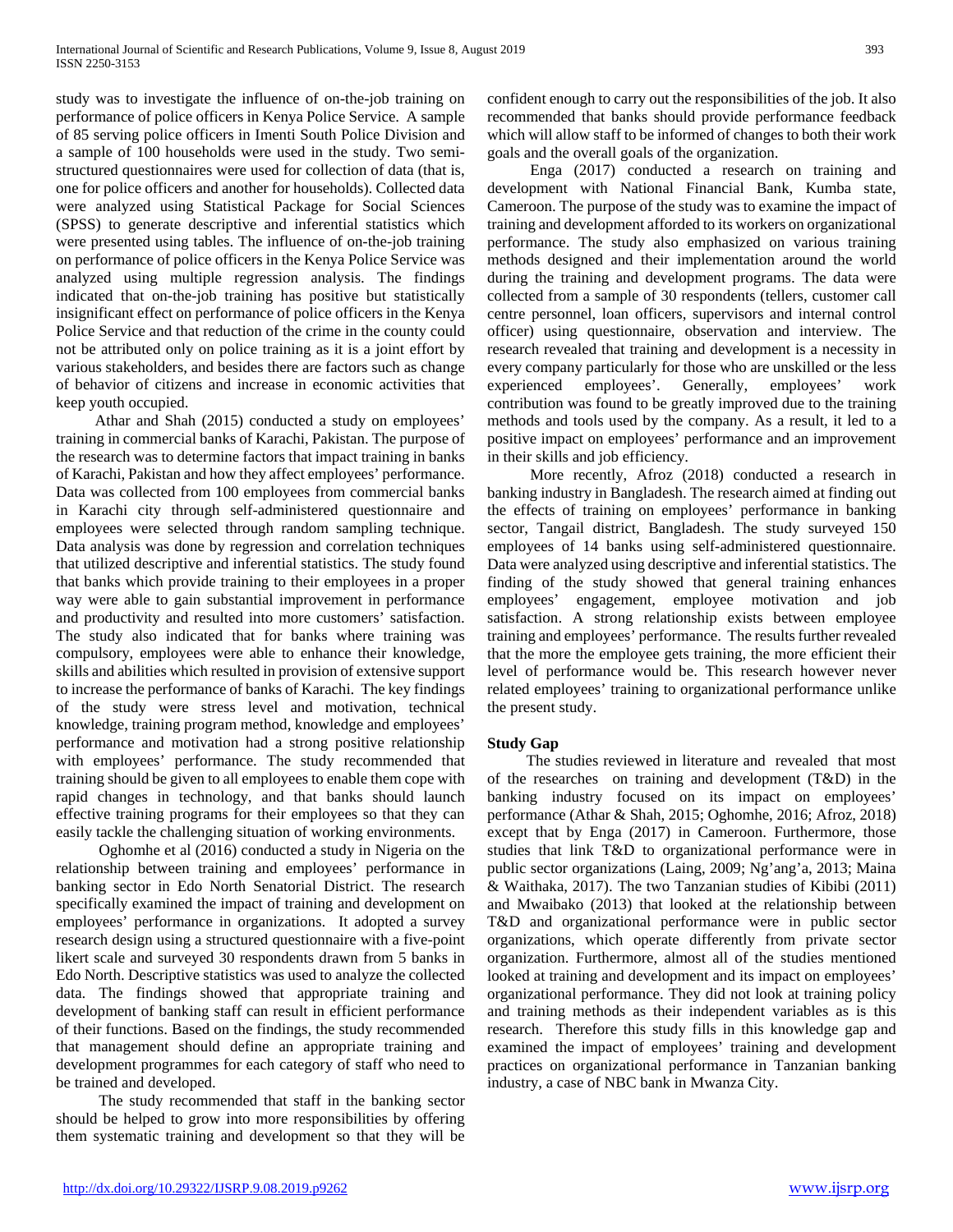**Conceptual Framework 1996** Conceptual framework shows the relationship between independent and dependent variables as well as intervening variables as shown in the following figure.

# **Independent variable Dependent variable**



Source: Researcher (2019)

 The independent variables were conceptualized as T&D practices such as training policy and methods of T&D. In contrast, the dependent variables of organizational performance were measured in terms of deposits growth, loan recovery, and increase in profitability as well as financial indicators such as improvement of service delivery and .bank image.

 The independent variables of T&D practices such as training policy and methods of T&D were noted in literature to have impact on the dependent variables of organizational performance (Laing, 2009; Ng'ang'a et al 2013; Maina and Waithaka, 2017; Enga, 2017). Other factors (variables) such as government business policy on T & D, cultural differences of employees, and prevailing economic conditions have been taken into consideration because of their moderating effect on the dependent variables. However, these intervening variables were not specifically examined in the study due to their complexity and uncontrollable nature. Besides, this research was not concerned with the impact of moderating variables.

#### III. METHODOLOGY

for collection and analysis of data in a manner that aims to combine relevance to the research purpose with economy in procedure (Kothari, 2008). The research design contains an outline on how the research will be performed; that is to say, it includes the plan on measurement, collection and analysis of data (Creswell 2014). In social science research, there are generally three types of research design that a researcher can adopt; namely exploratory, descriptive and causal research design (Burns and Grove 2003, p. 237). This study adopted a descriptive research design which is concerned with finding out what, where and how of a phenomenon in the study area. This research design was considered appropriate because this study sought to describe how training and development (T & D) of employees contribute to organizational performance at NBC bank in Mwanza city.

Research design is defined as an arrangement of conditions

 Further, this research used primary data that involved questionnaires which entailed both quantitative and qualitative research approaches for better understanding of the phenomenon as has been recommended by other researchers (Creswell, 2014).

**Geographical Area of the Study** 

**Research Design**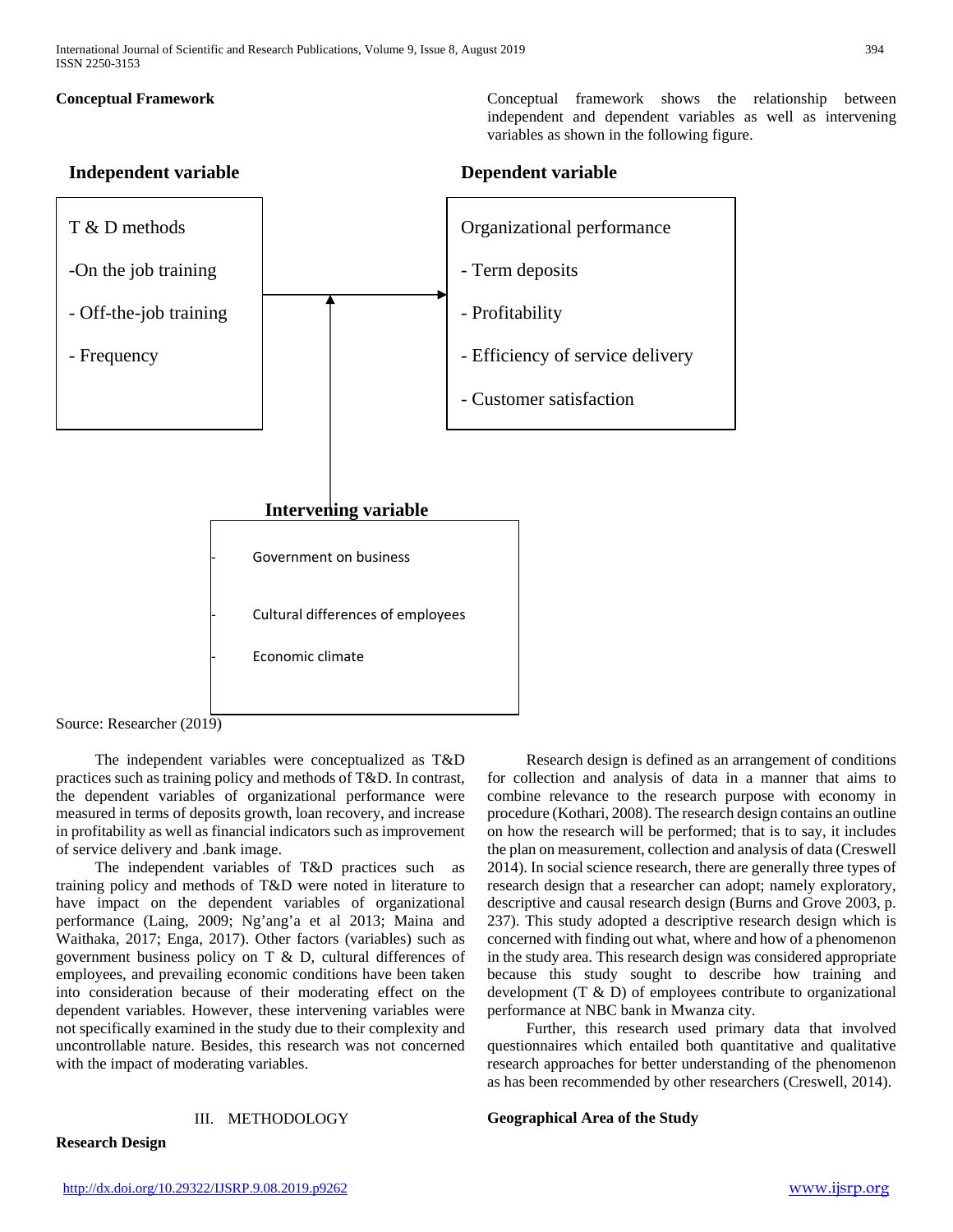The study was conducted in Mwanza city where NBC bank has three branches. Mwanza city is located on the southern shores of Lake Victoria in Northwest Tanzania. It covers an area of 1,325 Km2 of which 425 is dry land and 900 Km2 is covered by water. Mwanza city has two districts, Ilemela and Nyamagana with a total population of 476,646 (Mwanza City Profile report 2008). The study area was selected due to the fact that NBC being among the performing organizations in Mwanza the researcher thought that the data collected will give a pattern or behaviour of other banks on training and development.

#### **Targeted Population**

 Target population is the total collection of elements or people, records and so on to which reference can be made (Cooper and Schindler 2003). That is, it is whole well-defined population or group of objects/ individuals from which the researcher is interested in obtaining information which will be analyzed and from which conclusions will be drawn (Kathori 2008). The specific nature of the target population depends on the purpose of investigation" (Finn et al., 2000, p.108). The target population for this study was 120 staff, which includes three broad categories of respondents: Branch Managers and Section Managers, middle management and bank officers. Details of the specific designation are shown in Table 3.1. From the selected study area the target population was 120 staff and they were classified into two groups; namely, management and no management staff.

|    | S/N | Categories of Population by bank branch | Population size |
|----|-----|-----------------------------------------|-----------------|
| 1  |     | Management -Bank Branch 1               |                 |
|    |     | Management-Bank Branch 2                |                 |
| R  |     | Management-Bank Branch 3                |                 |
| 4  |     | Non-Managerial Employees-Bank Branch 1  | 38              |
| רו |     | Non-Management Employees- Bank Branch 2 | 38              |
| 6  |     | Non-Management Employees- Bank Branch 3 | 38              |
|    |     | Total                                   | 120             |
|    |     |                                         |                 |

#### **Table 3.1 Target Population of the Study**

Source: NBC Bank HRM Report (March 2019)

#### **Sample Size**

 Kothari (2008) defines sample size as the number of items to be selected from the universe to constitute a sample. So, in order for the results to be reliable, the sample should represent a small miniature of the population and it is recommended that the sample size should neither be very small nor too large but preferably the one that fulfills the efficiency, reliability, flexibility as well as representativeness of the study.

 Although there are several ways of obtaining a sample size such as formula methods and other like 40% rule by Huysamen (1991), this study opted a statistical table methods of the Krejcie & Morgan (1970) which with a population of 120 staff, a sample  $\frac{92}{92}$ size of 92 staff is appropriate and when divided equally  $(3)$ approximately 31 (2 management and 29 non-managerial) staff

from each NBC bank branch. Table 3.2 shows distribution of sample size from each bank branch

|  | Table 3.2 Population and sample size in the target population |
|--|---------------------------------------------------------------|

| S/N | Categories of respondents by bank branch | Population size | Target |
|-----|------------------------------------------|-----------------|--------|
|     |                                          |                 | size   |
| 1   | Management -Bank Branch 1                |                 |        |
| 12  | Management-Bank Branch 2                 |                 |        |
| В   | Management-Bank Branch 3                 |                 |        |
|     |                                          |                 |        |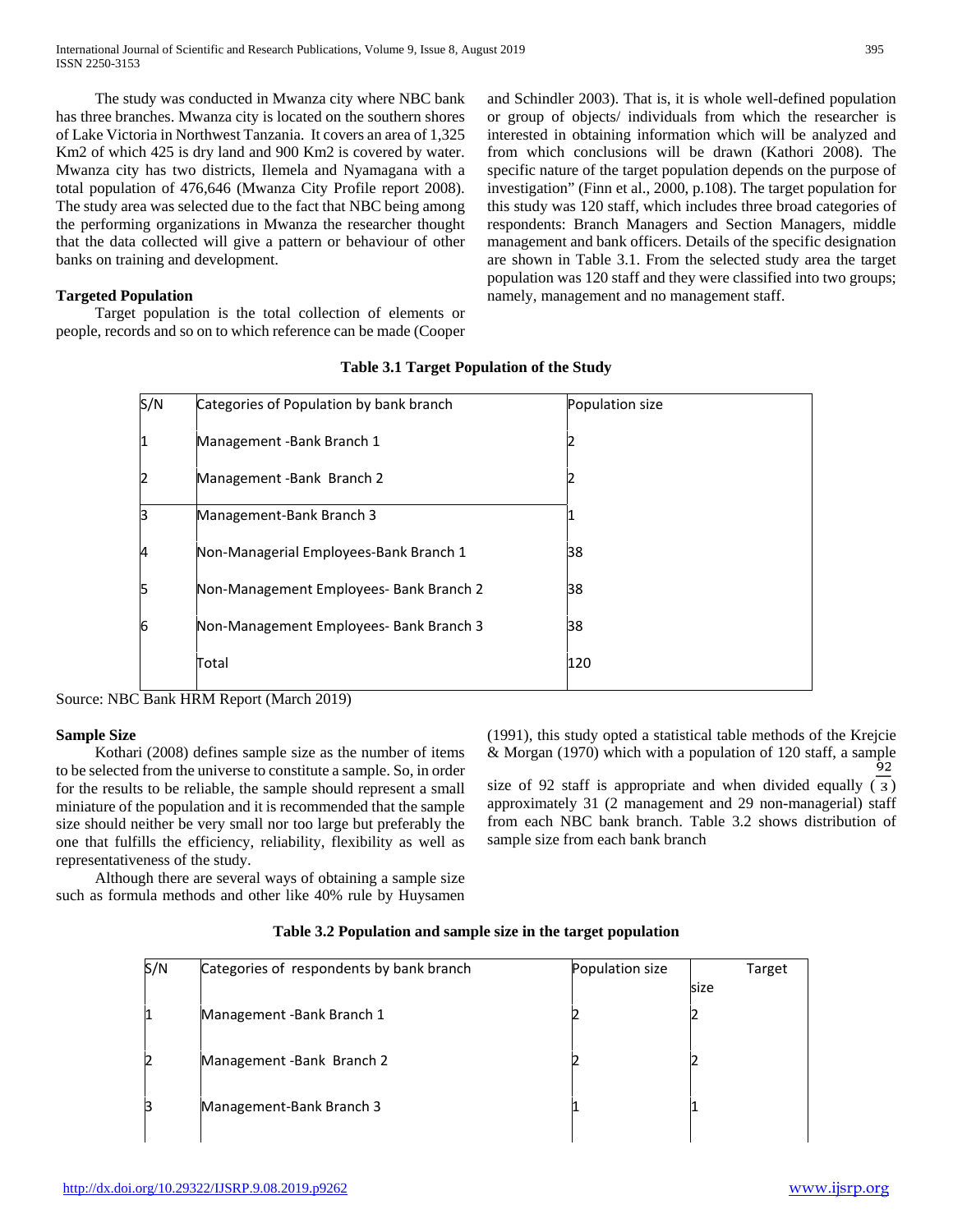| 4 | Non-Managerial Employees-Bank Branch 1  | 38  | 29 |
|---|-----------------------------------------|-----|----|
|   | Non-Management Employees- Bank Branch 2 | 38  | 29 |
|   | Non-Management Employees- Bank Branch 3 | 38  | 29 |
|   | Total                                   | 120 | 92 |
|   |                                         |     |    |

Source: Researcher (2019)

#### **Sampling Techniques**

 Sampling is that part of statistical practice concerned with selection of individual observations intended to yield some knowledge about the population of concern, especially for the purpose of statistical inferences (Kothari 2008). There are many sampling techniques that a researcher can choose and use. This research used two techniques: stratified sampling and purposive sampling techniques to obtain participants/respondents from the target population.

# **(i) Stratified Probability Sampling**

 The study used stratified probability random sampling in the selection of respondents for the quantitative data collection because the target population was composed of heterogeneous employees in each of the three NBC bank branches in Mwanza city. That is, bank branch for the purpose of this study was considered as non-homogenous and was a different stratum (Kothari 2008). The sample from each stratum was 31 respondents (2 managers and 29 non-managerial employees).

 This stratified random sampling technique was implemented as follows: first, organizing the population in Mwanza city into bank branches and then drawing appropriate sample (31 participants) from each bank branch using the NBC bank HRM data base as the sampling frame by taking every second next person from a list of employees regardless of their position and type of work they do until the desired sample size was reached. This study opted to adopt stratified random sampling because it reduces sampling error (Bell & Waters 2014).

# **(ii) Purposive Sampling**

 The researcher further used purposive sampling technique to purposively select a sample of employees/management for indepth interview. The criterions for selection were focused on the employees who were considered to be information resourceful and were willing to discuss various aspects of T & D and organizational performance in relation to this study. This involved using personal judgment by the researcher's perception that the selected interviewee was in the better position to provide information for the study. This approach is in line with Kombo and Tromp (2006) who suggest that purposive sampling procedure can be used with both qualitative and quantitative researches where the intention of the study is to understand the audience and its behavior.

# **Data Sources and Collection Methods Data Sources**

 The data for this study came from primary and secondary sources. Kothari (2008) defines primary data as data collected afresh and for the first time and thus happen to be original in character. In this study, various methods were used to collect primary data and these included self-administered questionnaires and in-depth interviews (Babbie 2008; Creswell 2014).

 Secondary data are the data that already exist in published reports, company reports, books and internet (Saunders et al, 2009). The study also used secondary data in collecting information. The secondary data, which constitutes other sources of data were gathered from the NBC bank corporate plan, its Human Resource Management policy, industry magazines/statistics, bulletins, in-house newsletters, annual reports on training, books and journals on Human Resource Management, training and development (Kothari 2008).This helped to identify how others have defined and measured key concepts, and to assess how this research project is related to other studies.

# **Data Collection Methods**

#### **(i) Questionnaires**

 The first primary data collection method used in this study was questionnaire and was used to collect data of quantitative nature. The researcher formulated questionnaire which focused on employees' characteristics as well as providing respondents with an opportunity to indicate the level of agreement/disagreement on different aspects of training and Development (T&D) practices employed by the three NBC bank branches in Mwanza City and their contributions towards organizational performance. The questionnaires included two types of questions of multiple choice/close-ended and a few open ended questions. In closed ended questions, respondents were restricted to a series of predetermined answers from which to choose. In open ended questions, the respondents were encouraged to express themselves more freely about some aspects of T & D and organizational performance.

 The questionnaire used a 5-point Likert rating scale to secure the degree of the presence or prevalence of the variables of interest in the study population as well as a level of importance or agreement (1-5) based on their experience with  $T \& D$  and organizational performance. The final question sought comments and suggestions for improvement of T & D.

 Given that some of the employees of the target population were not conversant with English language, the researcher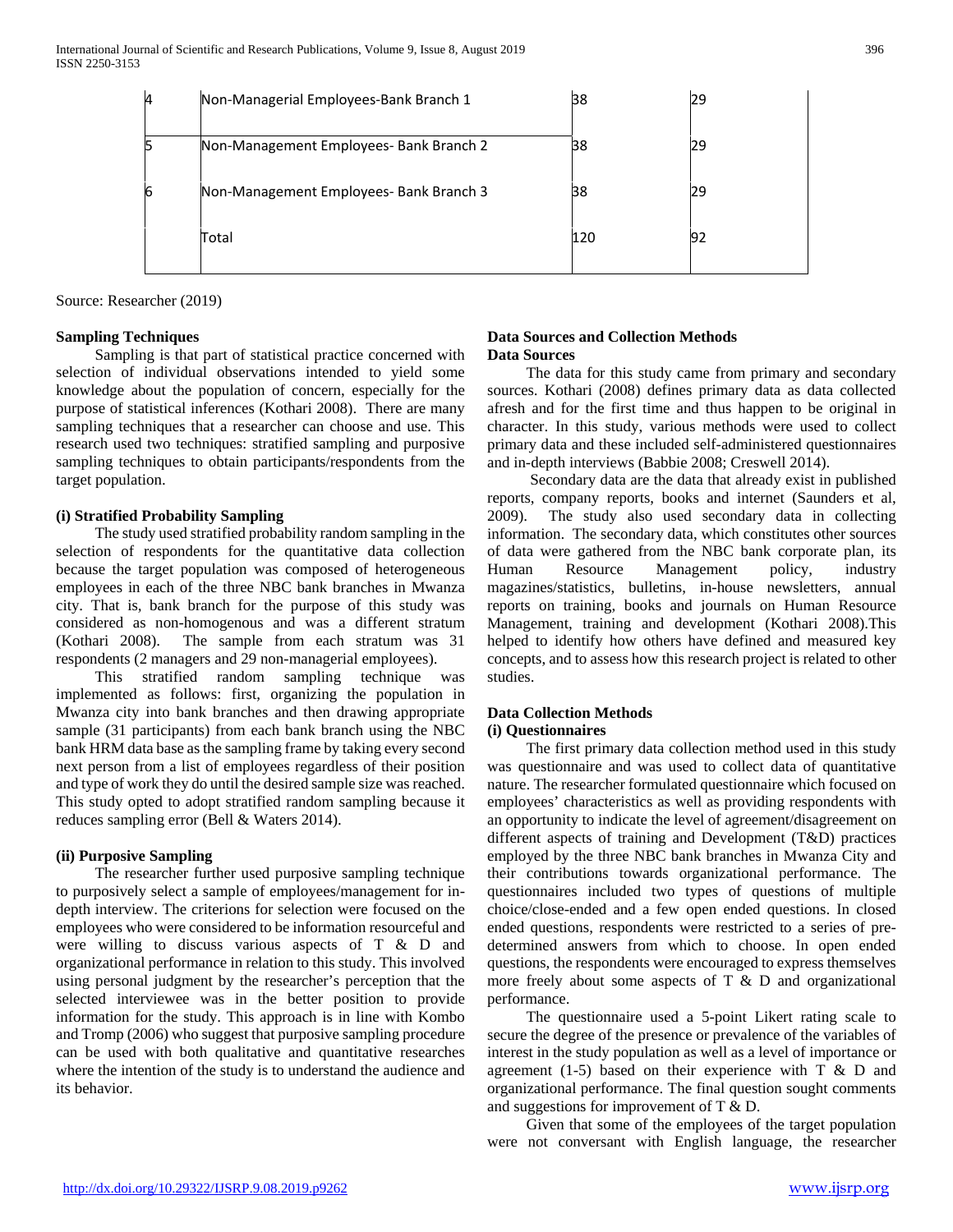developed the Kiswahili version (Dodoso) of questionnaire after pilot-pre-testing. However, the responses were translated back into English prior to data analysis.

 The researcher decided to use questionnaires as the major data collection instrument in this study because they are cheap and participants felt free to use questionnaires, they had standardized answers and hence made it easier to compile the data; they guarantee respondent's anonymity and they avoid interviewers bias (Creswell 2014).

 The researcher distributed questionnaires personally to each respondent and collected them back within 48 hours to ensure all respondents were answering the questionnaire under about the same conditions.

# **(ii) In-depth Interview**

 The second primary data collection method the researcher used was personal in-depth interviews. That is, the study also adopted qualitative research method using semi-structured indepth interviews with few selected managerial and nonmanagerial employees from NBC bank branch. The guiding questions were prepared basing on each research objective/ question prepared in advance as indicated in the interview guide.

# **Pre-testing Pilot Study**

 The researcher planned to use several primary data collection methods in order to collect data from different sources. However, to obtain valid and reliable data, a pre-testing pilot study of data collection methods was conducted with employees at the target NBC bank branches in Mwanza city. Both questionnaire and interview guide were tested for their clarity, completeness and appropriateness to the research problem (Bryman and Bell,

2011). The participants' comments, concerns encountered in answering questions and suggestions they made regarding different areas of data collection methods were noted and where appropriate incorporated into the final versions of these research instruments.

 However, with interview guide further refining of the research instruments was made during field data collection period whenever it was deemed necessary due to divergence of different opinions from interview As a result of the pilot study, the researcher ensured that the appropriate and final research instruments were administered with participants who have not been involved in the pilot study and met the criteria of validity and reliability (Creswell 2014).

#### **Data Analysis**

 Cooper and Schindlier (2000) described data analysis as the process of editing and reducing accumulated data to a manageable size, developing summaries, seeking for patterns and using statistical methods. [Data analysis is defined as a critical examination of the assembled and grouped data for studying the characteristics of the object under study and for determining the patterns of the relationships among the variables relating to the study topic (Manyilizu, 2008)]. According to Kothari (2008, p. 122), the data after being collected must be processed and analyzed in accordance with the outlines laid down at the time of developing the research plan. This study obtained its primary data in form of quantitative data through questionnaires with respondent's as well qualitative data through in-depth personal

interviews with selected interviewees. Each type of data requires a different method of analysis.

 For quantitative data obtained from questionnaires with NBC bank employees (management and non-managerial employees), they were first edited and debagged, coded, entered into Statistical Package for Social Science (SPSS) prior to analysis (Pallant, 2005). The data was then analysed using descriptive statistics and output was presented as frequency distribution tables, and pie chart and percentages. In contrast, for the qualitative data obtained from in-depth interview in form of written notes and scripts with selected employees, were analyzed by identification and categorization of text information in themes, patterns and meanings. These outputs were then linked to the relevant research objectives to generate better meaning and explanation about impact of T & D on organizational performance at NBC bank in Mwanza City.

# **Reliability and Validity of Research Design**

 Patton (2001) states that validity and reliability are two factors which any researcher should be concerned about while designing analyzing and judging the quality of the study. Furthermore, Easwaran and Singh (2010, pp.214-217) indicate that there are two criteria used to judge the quality of research design and empirical research; and these are reliability and validity.

(i) Reliability

 Reliability refers to the consistency with which repeated measures produce the same result across time and across observers (Patton, 2002). Moreover, Edwards and Talbot (1994) assert that reliability requires that the measures or data collection methods should not be influenced by changes in context. To ensure reliability of the data, all the questionnaires used in the research were uniform in terms of layout and number of questions to all respondents. In addition, the reliability of the questionnaires was achieved through pre-testing pilot study with respondents in the target study areas NBC bank branches in Mwanza city and ensured that, respondents understood the questions in the same way. Adding to that, all the data collected for the research were uniformly processed to ensure consistency and stability of the research results and conclusions drawn from the study could be reproduced if the research would be conducted again using other researchers with similar data collection instruments.

#### **(ii) Validity**

 *Validity* is defined as the degree to which a study accurately reflects or assesses the specific concept that the researcher is attempting to measure (Neumann 2003, p.123). Thus, the researcher ought to be concerned with external, internal and construct validity.

 *External validity* relates to the generalizability of research findings from survey research to entire population (Thomas & Nelson 2001, p.30). Since this research is not a statistical study and the aim was to sample widely, external validity was attained by analytical generalization whereby the researcher compared research evidence from previous studies on the same topic.

 *Internal validity* refers to the extent to which the differences that is found for the dependent variables directly relate to the independent variables (Mackey and Gass 2005). In this present study, internal validity was attained through specifying the units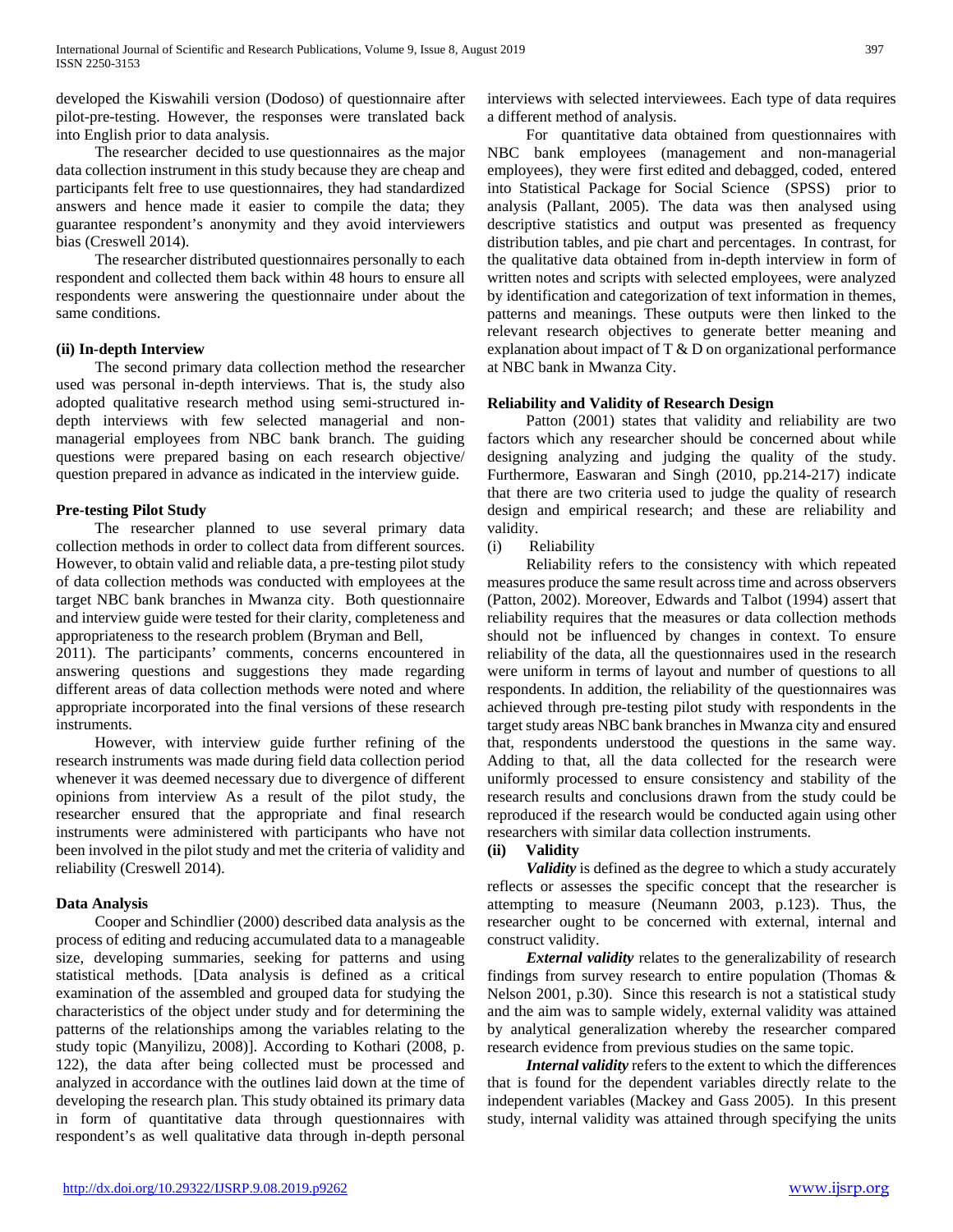of analysis and developing the conceptual framework that depicted the relationship between variables as indicated in figure 1.1

 *Construct validity:* According to Mackey (2005), construct validity is a degree to which the research instrument adequately captures the construct of the interest. To ensure construct validity, the researcher took several measures. Firstly, the conceptual framework was based on the constructs/practices identified in the empirical literature reviewed in this study. Secondly, the evidence from the phenomenon under study  $(T \& D)$  and organizational performance) were gathered from multiple sources (questionnaires, in-depth interviews) for data triangulation.

#### IV. DATA PRESENTATION, ANALYSIS AND DISCUSSION

#### **Background of Respondents**  (**a) Response Rate**

 In this study 92 questionnaires were distributed to employees at the three NBC bank branches in Mwanza City and a total of 75 questionnaire were returned complete and usable for data analysis. This represents a response rate of 85.9%. As noted by Mugenda and Mugenda (2003), a minimum response rate for good empirical research should be at least 60%. So this research response rate far exceeded the recommended minimum, and therefore the researcher collected sufficient data for the study and hence allowed valid data analysis.

# **(b) Background of Respondents**

# **(i) Respondents' Gender**

# Table 4.1 Respondents' gender

| Gender | Frequency | Percent |
|--------|-----------|---------|
| Male   | 35        | 46.7    |
| Female | 40        | 53.3    |
| Total  | 75        | 100.0   |

Source: Field data (2019)

 Table 4.1 shows that 46.7% of the respondents were male and 53.3% female. This is fairly representative as these days more women are the majority of employees in the banking industry in Tanzania.

# **(ii) Respondents' Age**

| . .<br>ີ<br><b>Table 4.2 Respondents' Age</b> |           |         |
|-----------------------------------------------|-----------|---------|
| Age                                           | Frequency | Percent |
| 22 - 25 years                                 | 4         | 5.3     |
| 26 - 35 years                                 | 36        | 48.0    |
|                                               |           |         |
| 36 - 45 years                                 | 25        | 33.3    |
| >45 years                                     | 10        | 13.3    |
| Total                                         | 75        | 100.0   |
| .                                             |           |         |

Source: Field data (2019)

Table 4.2 indicates that 5.3% of the respondents (employees) were 22-25 years of age,

 48% 26-35 years, 33.3% were 36-45 years and 13.3% are over 45 years. These results imply that the majority (53.3%) of the employees at NBC bank are youth followed by middle aged group (33.3%) and only small percentage are in senior age. Hence it would be expected that when trained in new skills and knowledge, this young group of workers could be able to improve organizational performance.

# **(iii) Education Level of Respondents**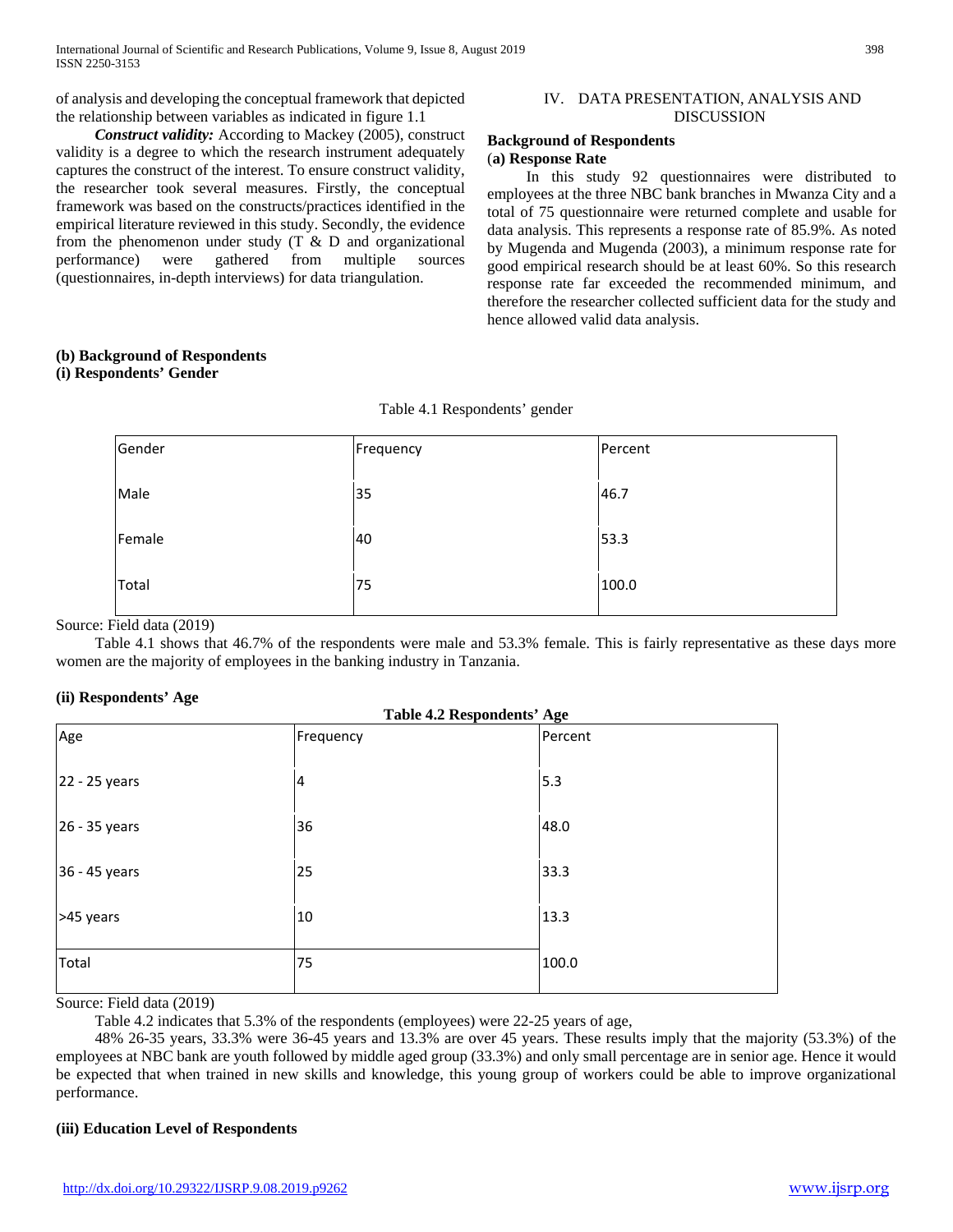| <b>Education level</b>      | Frequency | Percent |
|-----------------------------|-----------|---------|
| Secondary/high school       | 6         | 8.0     |
| Diploma                     | 11        | 14.7    |
| <b>Bachelor degree</b>      | 44        | 58.7    |
| Post graduate               | 11        | 14.7    |
| Post graduate qualification | 3         | 4.0     |
| Total                       | 75        | 100.0   |

# **Table 4.3 Respondents' Education Level**

Source: Field data (2019)

 Table 4.3 depicts that the majority (80.4%) of the respondents (employees) at NBC bank have at least a bachelor degree, 14.7% have diploma and 8.0% are secondary/high school level. These results suggest that NBC bank is run by well-educated employees and hence it is expected that their level of performance would increase following training and development programs.

# **(iv) Respondents' Position Tittle**

#### **(a) Non-managerial Employees**

| Title/Position            | Frequency      | Percent |
|---------------------------|----------------|---------|
| Teller                    | 25             | 33.3    |
| <b>Operations Officer</b> | 8              | 10.7    |
| Customer service officer  | 26             | 34.7    |
| Loan officer              | 12             | 16.0    |
| Relationship officer      | $\overline{4}$ | 5.3     |
| Total                     | 75             | 100.0   |

Source: Field data (2019)

Table 4.4 illustrates that 33.3% of non-managerial employees are classified as tellers,

10.7% as operations officer, 34.7% as customer service officer, 16.0% as loan officer and

 5.3% as relationship officers. The results suggest that the majority (69.3%) employees at NBC bank are in service delivery role and small percentage are in surveillance role (30.7%).

(b) Management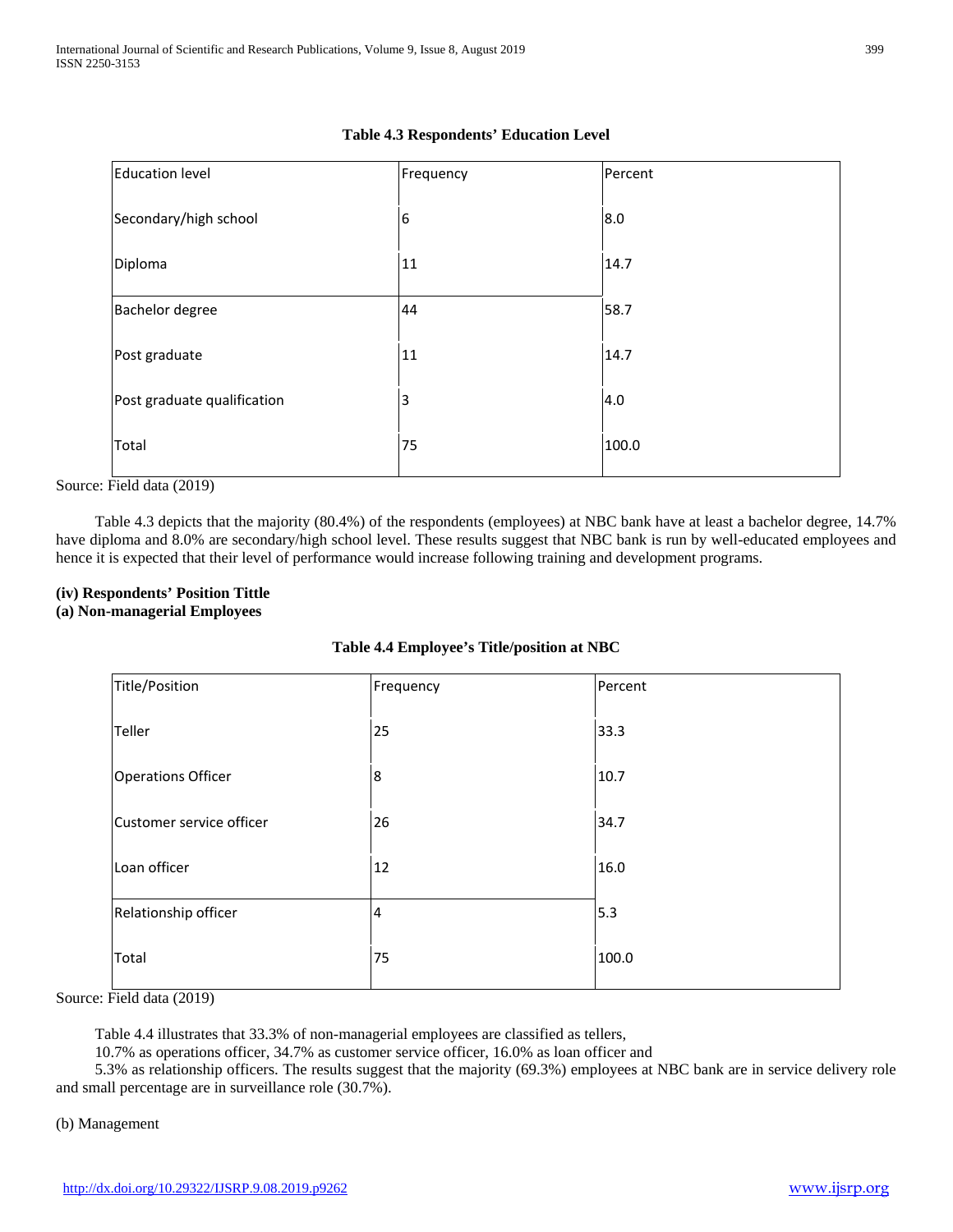Table 4.5 is indicative that 60.0% of the respondents were section managers, 20.0% was supervisor and 20% was bank branch manager. The results suggest that organizational structure at NBC bank branches is flat with more persons in service delivery and few in supervisory role. The results indicate that the ratio of manager to non-managerial employees is 1.15 further implying that these bank employees if were trained, they would not need many supervisors.

# **Table 4.5 Management Position/Title at NBC Bank**

| Position        | Frequency | Percent |
|-----------------|-----------|---------|
| Section manager | 3         | 60.0    |
| Supervisor      |           | 20.0    |
| Branch manager  | J.        | 20.0    |
| Total           | 5         | 100.0   |

Source: Field data (2019)

**(vi) Duration of Employees at NBC bank** 

**(a) Non- managerial Employees** 

# **Table 4.6 Period with NBC bank**

| Period with NBC bank | Frequency | Percent |
|----------------------|-----------|---------|
| <1 year              | 8         | 10.7    |
| $3 - 5$ years        | 28        | 37.3    |
| > 5 years            | 39        | 52.0    |
| Total                | 75        | 100.0   |
|                      |           |         |

Source: Field data (2019)

 Table 4.6 shows that 10.7% of the respondents (employees) at the time of the study had been with NBC bank for less than a year, 37.3% for 3-5 years, and 52.0% for over five years. These results suggest the majority (52.0%) of the non-managerial employees at NBC bank are reasonably well experienced in their roles and so would be their performance at their jobs.

(b) Managerial Employees

 Table 4.7 shows that 20% of the respondents have been with NBC bank for 4-6 years and 80% for over 6 years. These results suggest that for employees to be in a management position at NBC bank, they should have worked with the bank for at least 4 years and those who are appointed to the level of branch manager should have been with NBC bank for a minimum of 6 years.

# **Table 4.7 Duration on the Position**

| Duration/period with NBC bank | Frequency | Percent |
|-------------------------------|-----------|---------|
| $4 - 6$ years                 |           | 20.0    |
| $> 6$ years                   | 4         | 80.0    |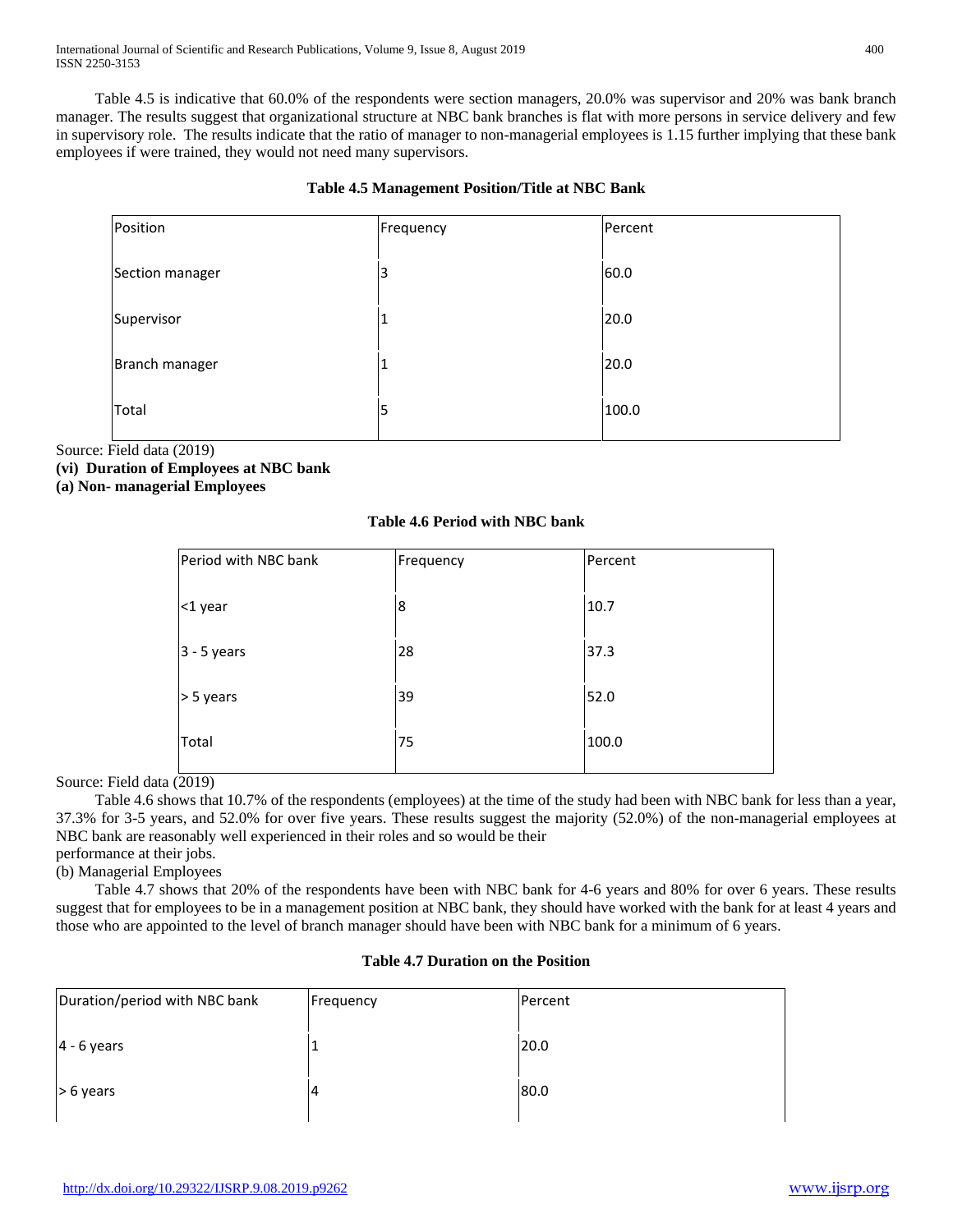| Total                                                                                                            | 100.1 |
|------------------------------------------------------------------------------------------------------------------|-------|
| the contract of the contract of the contract of the contract of the contract of<br>the control of the control of |       |

# Source: Field data (2019)

# **Research Objectives**

The study had four research objectives. Next is a discussion of the study results based on each objective.

# **Research Objective 1: To identify how training needs assessment is conducted at NBC bank in Mwanza City (i) Training Needs Assessment (TNA)**

 Table 4.8 shows different aspects of training needs assessment (TNA). In row (i), Table 4.8 shows that 98.7% of the respondents (employees) agreed /strongly agreed that training is compulsory at NBC bank and 1.3% were neutral to that statement.

|                                                                  | Strongly agree   |      |       |      |             |      |                |      |                | Strongly disagree |
|------------------------------------------------------------------|------------------|------|-------|------|-------------|------|----------------|------|----------------|-------------------|
|                                                                  |                  |      | Agree |      | Unsure      |      | Disagree       |      |                |                   |
| Statement                                                        | Count            | %    | Count | $\%$ | Count t     | $\%$ | Count          | %    | Count          | %                 |
| Training is compulsory for 62<br>employee                        |                  | 82.7 | 12    | 16.0 | 1           | 1.3  | $\overline{0}$ | 0.0  | $\mathsf 0$    | 0.0               |
| I have attended a training                                       | 26               | 34.7 | 41    | 54.7 | 3           | 4.0  | 5              | 6.7  | $\overline{0}$ | 0.0               |
| training<br>needs<br>are 17<br>My<br>determined through AAP      |                  | 22.7 | 26    | 34.7 | 16          | 21.3 | 15             | 20.0 | $\mathbf{1}$   | 1.3               |
| Training needs are directly 44<br>related to objectives          |                  | 58.7 | 30    | 40.0 | $ 0\rangle$ | 0.0  | $\overline{0}$ | 0.0  | $\mathbf{1}$   | 1.3               |
| Basic skills/capabilities<br>are identified during<br><b>TNA</b> | 19               | 25.3 | 26    | 34.7 | 16          | 21.3 | 13             | 17.3 | $\mathbf{1}$   | 1.3               |
| determined<br><b>TNA</b><br>are<br>management                    | by <sub>35</sub> | 46.7 | 33    | 44.0 | lo          | 0.0  | 6              | 8.0  | $\mathbf{1}$   | 1.3               |
| TN are identified<br>by the 10<br>employee concerned             |                  | 13.3 | 37    | 49.3 | 8           | 10.7 | 18             | 24.0 | $\overline{2}$ | 2.7               |
| by the 9<br>TN are identified<br>immediate supervisor            |                  | 12.0 | 38    | 50.7 | 13          | 17.3 | 13             | 17.3 | $\overline{2}$ | 2.7               |
| <b>TN</b><br>conducted<br>are<br>immediate supervisor            | by 11            | 14.7 | 36    | 48.0 | 17          | 9.3  | 18             | 24.0 | $\overline{3}$ | 4.0               |

#### **Table 4.8 Training Needs Assessment**

Source: Field data (2019)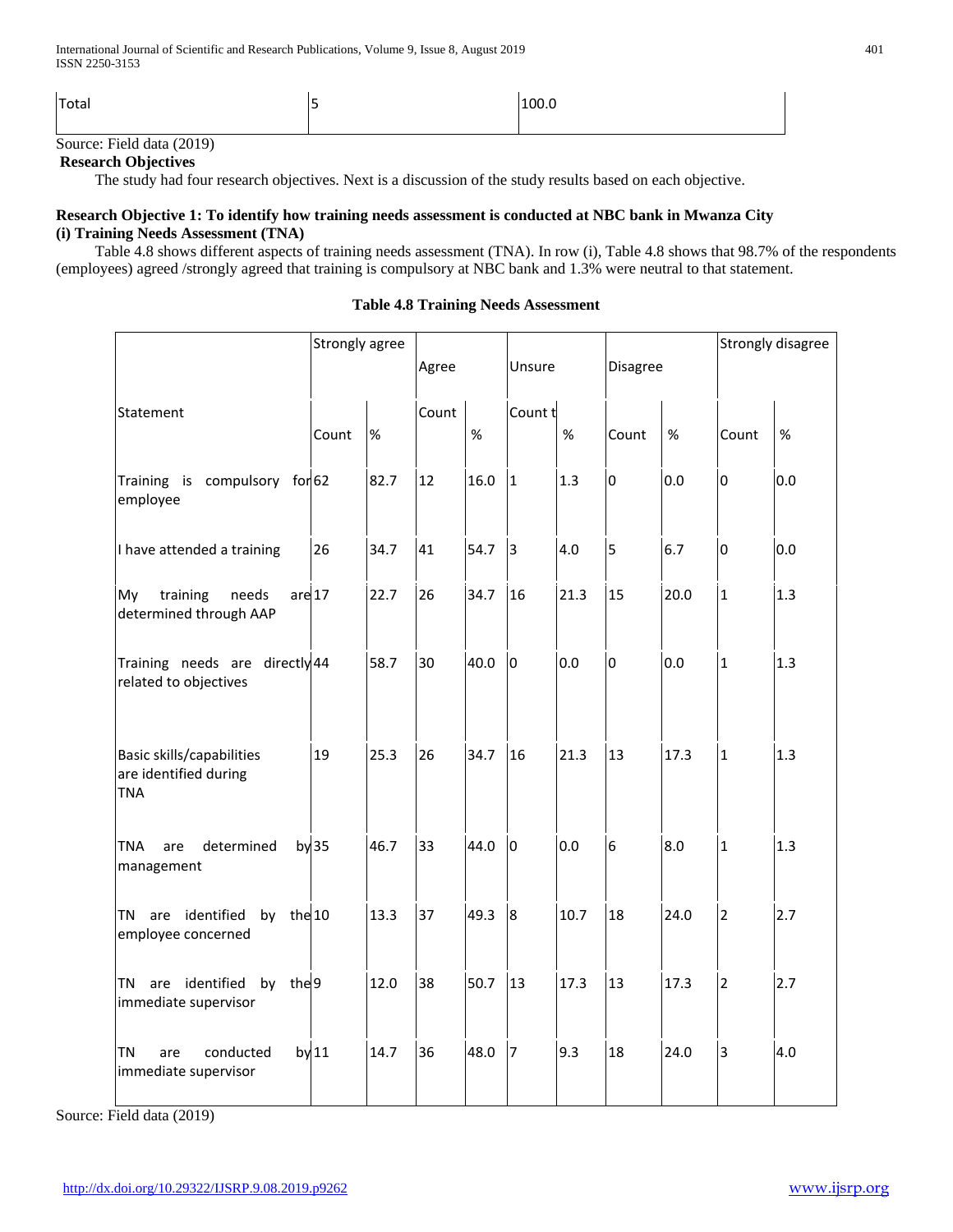In row (i), Table 4.8 shows that 98.7% of the respondents (employees) had said that it is compulsory for an employee and 1.3% were not sure. In row (ii), Table 4.8 shows that 89.4% of the respondents (employees) had attended training and development programs; 6.7% had not and 4.0% were not sure. The results suggest that the majority of the employees have attended training organized by NBC bank.

In row (iii), Table 4.8 shows 80% of the respondents (employees) agreed/strongly agreed that TNA is determined through performance appraisal, 20.0% disagreed with that statement and 21.3% were neutral. In row (v), Table 4.8 shows that 98.7% of the respondents (employees) agreed/strongly agreed that training at NBC bank is directly related to the organizational goals.

 In row (iv), Table 4.8 shows that 60% of the respondents (employees) agreed/strongly agreed that basic skills/ capabilities that employees should be trained in are identified through TNA, 19% disagreed/ strongly disagreed with that statement and 21.3% were

neutral. In row (vi), Table 4.8 shows that 90.7% of the respondents (employees) agreed/strongly agreed that TNA is determined by management, 9.3% disagreed /strongly disagreed with that statement.

 In row (vii), Table 4.8 shows that 62.7% of the respondents (employees) agreed /strongly agreed that TNA is identified by immediate supervisors 20% disagreed /strongly disagreed with that statement and 17.3% were neutral.

 In row (viii), Table 4.8 shows that 62.6% of the respondents (employees) agreed/ strongly agreed that TNA is identified by employees concerned, 26.7% disagreed/strongly disagreed with that statement and 10.7% were neutral.

 In row (ix), Table 4.8 shows that 62.7% of the respondents (employees) agreed/strongly agreed that TNA is conducted by immediate supervisor while 28.0% disagreed/strongly disagreed with that statement and 9.3% neutral.

 These results in Table 4.8 suggest that NBC bank conducts TNA prior to designing and running training and development programs and that TNA is conducted by employees' supervisors, mostly those in top management positions at the bank branch. So NBC bank is following best practices of having TNA as a basic requirement prior to conducting any training and development programs. Hence it can be argued that training and development programs at NBC bank are tailored towards improving skills, knowledge and capabilities of its employees that are identified through TNA. This is similar to the findings from Mwaibako (2013) that indicated if there is no existence of training needs assessment we expect to have unsystematic and unplanned training of employees.

# **Research Objective 2: To determine the training and development (T & D) policies, practices and procedures at NBC bank in Mwanza City.**

# (a) Employees Perspective

 Table 4.9 shows different aspects of T&D policies and procedures at NBC employees according to employees' experiences.

 In this section the researcher's intention was to identify the training and development policies, practices and procedures that are carried out at NBC bank in Mwanza city, therefore the following were noted from data collected:-

 In row (i), Table 4.9 shows that 1.3% of the respondents (employees) strongly disagreed that NBC bank has T&D policies and procedures while 86.7% agreed/strongly agreed with that statement and 4.0% were neutral.

|                                                                     | Strongly<br>agree |      | Agree   |          | Unsure                  |      | <b>Disagree</b> |     |                | Strongly disagree |
|---------------------------------------------------------------------|-------------------|------|---------|----------|-------------------------|------|-----------------|-----|----------------|-------------------|
| Statement                                                           | Count             | %    | Count t | $\%$     | Count t                 | %    | Count t         | %   | Count t        | %                 |
| T&D<br>has<br>policies<br>Bank<br>and <sub>50</sub><br>procedures   |                   | 66.7 | 21      | $28.0$ 3 |                         | 4.0  | l0              | 0.0 | $\mathbf{1}$   | 1.3               |
| T&D policy document is available 45<br>to staff members             |                   | 60.0 | 14      | 18.7     | 9                       | 12.0 | 14              | 5.3 | 3              | 4.0               |
| T&D<br>policy 14<br>Provisions<br>in<br>document to rise up in rank |                   | 18.7 | 34      | 45.3     | 22                      | 29.3 | 3               | 4.0 | $\overline{2}$ | 2.7               |
| T in NBC<br>planned and is 35<br>is<br>systematic                   |                   | 46.7 | 29      | 38.7     | $\overline{\mathbf{8}}$ | 10.7 | I1              | 1.3 | $\overline{2}$ | 2.7               |

Table 4.9 T & D policies and procedures at NBC bank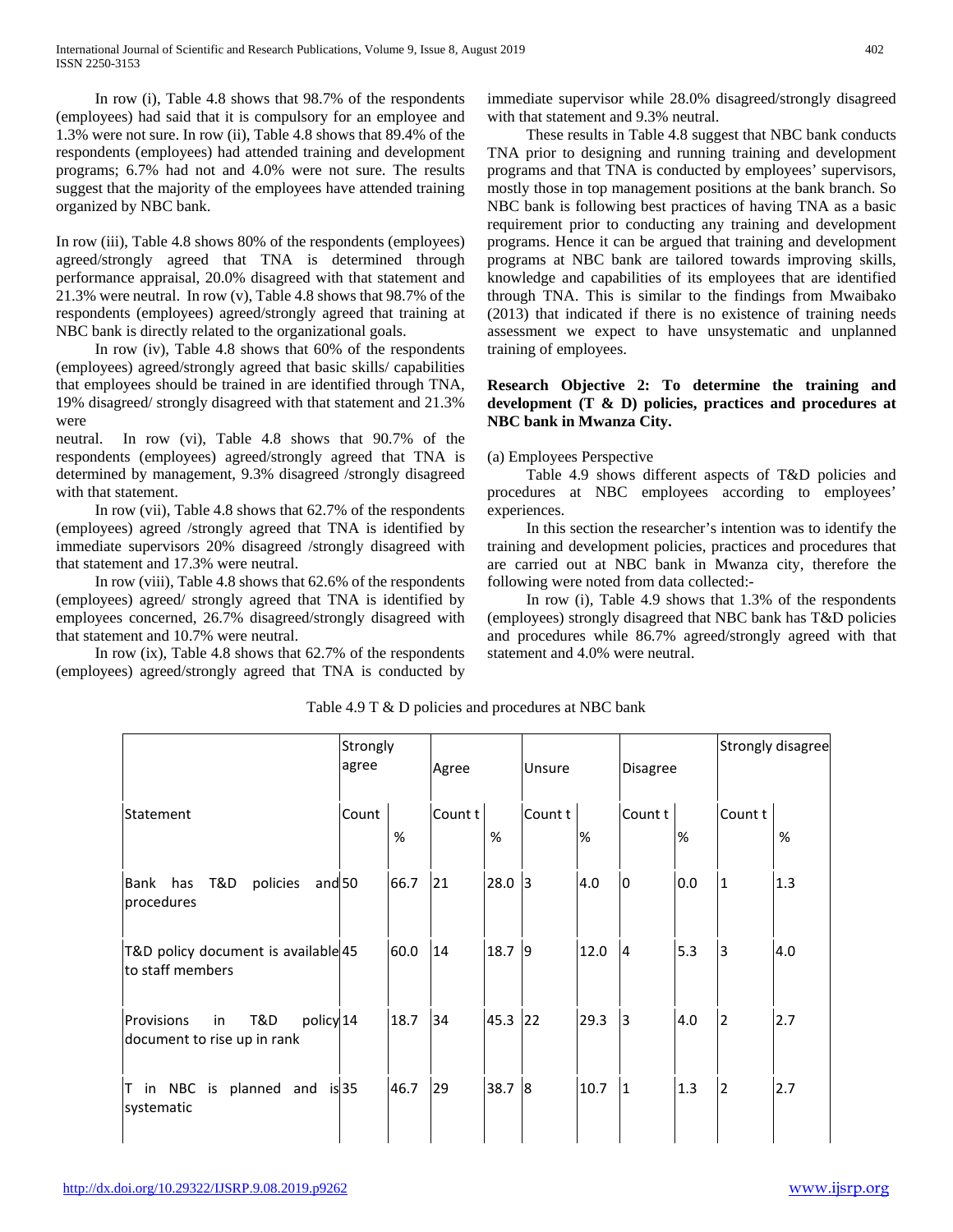| organised by the NBC is 35<br>Τ<br>motivational to employees   | 46.7 | 30             | 40.0 6   |              | 8.0  | 3              | 4.0  | $\mathbf{1}$ | 1.3  |
|----------------------------------------------------------------|------|----------------|----------|--------------|------|----------------|------|--------------|------|
| Every staff member at NBC has 40<br>opportunity to be trained  | 53.3 | 25             | $33.3$ 7 |              | 9.3  | $\overline{2}$ | 2.7  | 1            | 1.3  |
| I have been sponsored for further <sup>1</sup><br>studies      | 1.3  | 5              | 6.7      | 5            | 6.7  | 35             | 46.7 | 29           | 38.7 |
| have sponsored myself for 5<br>$\mathbf{I}$<br>further studies | 6.7  | 21             | 28.0 7   |              | 9.3  | 35             | 46.7 | 7            | 9.3  |
| NBC grants study leave to staff to 38<br>develop themselves    | 50.7 | 18             | 24.0 14  |              | 18.7 | I4             | 5.3  | 1            | 1.3  |
| I have been sponsored by NBC to 1<br>attend training           | 1.3  | $\overline{4}$ | 5.3      | <sub>3</sub> | 4.0  | 32             | 42.7 | 35           | 46.7 |

Source: Field data (2019)

 In row (ii), Table 4.9 shows that 78.7% of the respondents (employees) agreed/strongly agreed that T&D policy document at NBC bank is available to staff members while 9.3% disagreed/strongly disagreed with that statement, and 12.0% were neutral.

 In row (iii), Table 4.9 shows that 64% of the respondents (employees) agreed/strongly agreed that the provision in the T&D policy document rise up to employees' expectations, 6.7% disagreed/strongly disagreed with that statement and 29.3% were neutral.

 In row (iv), Table 4.9 shows that 85.4%% of the respondents (employees) agreed/strongly agreed that T&D at NBC bank is planned and systematic, 4.0% disagreed/strongly disagreed with that statement, and 10.7% were neutral.

 In row (v), Table 4.9 shows that 86.7% of the respondents (employees) agreed/strongly agreed that T&D programs organized by NBC bank is motivational to employees, 5.3% disagreed/strongly disagreed with that statement and 8.0% were neutral.

 In row (vi), Table 4.9 shows that 86.6% of the respondents (employees) agreed/strongly agreed that every staff members at NBC bank has had an opportunity to be trained while 4.0% disagreed /strongly disagreed with that statement and 9.3% were neutral.

 In row (vii) Table 4.9 indicates that 8.0% of the respondents (employees) agreed/strongly agreed that they had been sponsored by the bank for further studies, while 85.4% disagreed/strongly disagreed, and 18.7% were neutral. These results suggest NBC

(b) Management Perspective

bank may not be ready to sponsor workers for long term training and development opportunities.

 In row (viii) Table 4.9 shows that 34.7% of the respondents (employees) agreed/strongly agreed that they have sponsored themselves for further studies, while 57% disagreed/strongly disagreed with that statement and 9.3% were neutral.

 In row (ix) Table 4.9 shows that 74.0% of the respondents (employees) agreed/strongly agreed that NBC grants study leave to its staff to develop themselves, 8.0% disagreed/strongly disagreed with that statement and 18.7% were neutral.

In row  $(x)$  Table 4.9 shows that 6.6% of the respondents (employees) agreed/strongly agreed that they have been sponsored by NBC bank to attend other non-bank training, while 87.4% disagreed/strongly disagreed with that statement and 4.0% were neutral.

 These results in Table 4.9 suggest NBC bank has a T&D policy and that T&D policy is available to employees; T&D at NBC bank is planned and systematic, and offers motivation to employees. However, the results suggest that NBC bank does not sponsor its employees for further studies but the bank grants workers study leave to attend their self-sponsored studies. The results also mean that NBC bank pays for employees to go for short term training and development programs that are relevant to employees' job and organizational goals. A similarity was identified from a study conducted by Liang (2009) and it was vivid that training and development is an effective tool for both personal and organizational success and on the other hand it was obvious that if training practices were not line we don't expect to have a systematic and planned training and development process.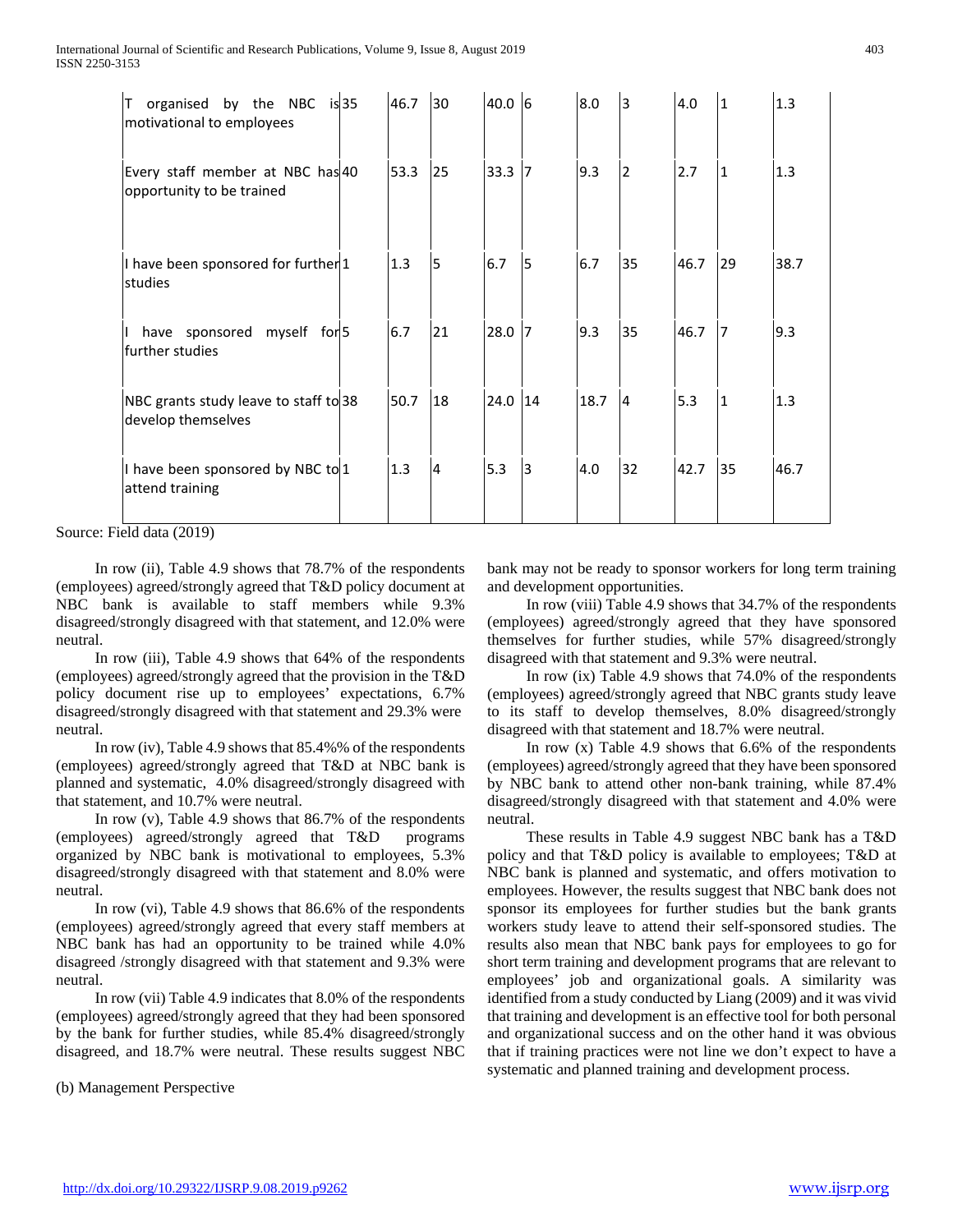|                                                                         |          | Agree | Strongly agree |      |
|-------------------------------------------------------------------------|----------|-------|----------------|------|
| Statement                                                               | Count    | $\%$  | Count          | $\%$ |
| There is T & D Policy                                                   |          | 60.0  |                | 40.0 |
| T & D policy at bank is strictly<br>adhered                             | B        | 60.0  |                | 40.0 |
| employees are<br>All<br>given<br>opportunity for T & D activities       | 3        | 60.0  |                | 40.0 |
| T needs are identified through<br>formal process                        | 13       | 60.0  |                | 40.0 |
| needs based<br>Training<br>on<br>employee's and organizational<br>needs | 4        | 80.0  |                | 20.0 |
| planned<br><b>Training</b><br>is<br>and<br>systematic                   | <b>A</b> | 80.0  | 1              | 20.0 |
| The bank links T & D to its<br>business strategy                        | 2        | 40.0  | ß              | 60.0 |

# **Table 4.10 T & D policies and procedures at NBC bank – Management perspective**

Source: Field data (2019)

 Table 4.10 shows that 100% of the respondents (management) agreed/strongly agreed that there is a T&D policy; T &D policy is strictly adhered to, all employees are given opportunity for T&D, training needs are identified through a formal process and T & D programs are based on employees and organizational needs. Also, all the management agreed/strongly agreed that training at NBC bank is planned and systematic and the bank links the T&D to its business strategy.

 Both Tables 4.9 and 4.10 suggest that overall, both employees and management agreed that T & D policy exists, employees are given opportunity for T & D; T & D programs are planned and systematic and they are also linked to NBC bank business strategy. With that, one would expect T & D, when given to employers, should improve the skills and knowledge of employees which should be manifested in improved job performance and overall organizational performance.

#### **Research Objective 3: To determine the training and development methods used on employees at NBC bank in Mwanza City.**  (i) Employees' attended of T & D Programs

Table 4.11 shows that all non-managerial employees have attended at least two T & D programs each year.

| Table 4.11 Have you attended any T&D program sponsored by NBC |  |  |  |  |
|---------------------------------------------------------------|--|--|--|--|
|                                                               |  |  |  |  |

| Response | Frequency | Percent |
|----------|-----------|---------|
| Yes      | 75        | 100.0   |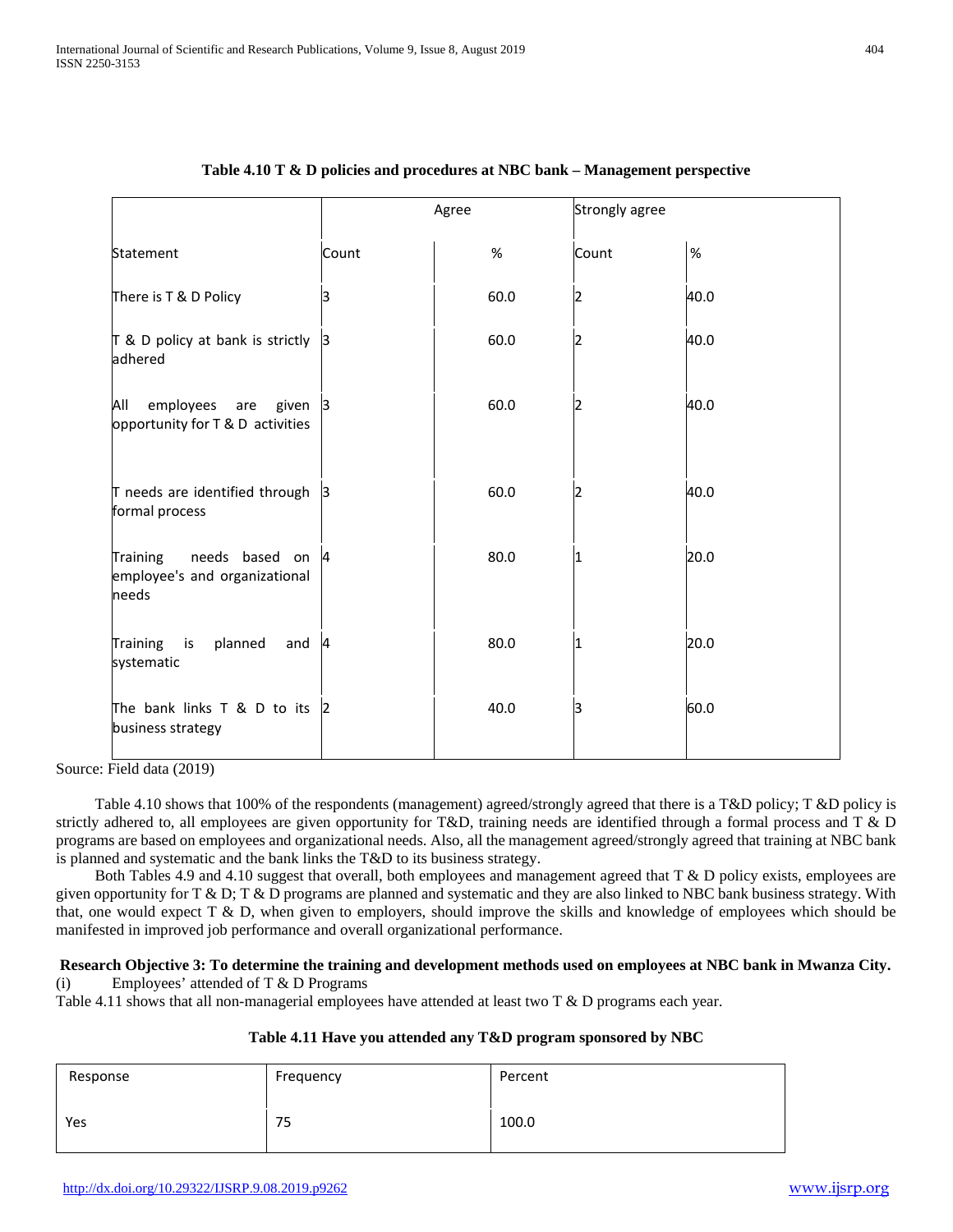Source: Field data (2019)

# **(ii) On-the-Job Training Methods**

|                                                 | Table 4.12 On-the-Job Training Methods |       |  |  |  |  |  |  |
|-------------------------------------------------|----------------------------------------|-------|--|--|--|--|--|--|
|                                                 |                                        | Yes   |  |  |  |  |  |  |
| On-the-job training methods                     | Frequency                              | %     |  |  |  |  |  |  |
| Mentoring & coaching were used for facilitation |                                        |       |  |  |  |  |  |  |
|                                                 | 59                                     | 19.4  |  |  |  |  |  |  |
| Job rotation was used for facilitation          | 53                                     | 17.4  |  |  |  |  |  |  |
| Under study training was used for facilitation  |                                        |       |  |  |  |  |  |  |
|                                                 | 32                                     | 10.5  |  |  |  |  |  |  |
| Conference/Group discussion was used            | 61                                     | 20.1  |  |  |  |  |  |  |
| Lecture was used for facilitation               | 64                                     | 21.1  |  |  |  |  |  |  |
| Role play was used for facilitation             | 31                                     | 10.2  |  |  |  |  |  |  |
| Other methods was used for facilitation         | 4                                      | 1.3   |  |  |  |  |  |  |
| <b>Total</b>                                    | 304                                    | 100.0 |  |  |  |  |  |  |

Source: Field data (2019)

# **(iii) Ranking in order of importance of on job training methods on effectiveness**

# **Table 4.13 Ranking of on-the-job training methods in terms of effectiveness**

|                                             |                           | Most<br>effective | Second most<br>effective |      | Third<br>leffective |      | Fourth most<br>mosteffective |      | Fifth<br>effective |     | mostLeast<br>leffective |      |
|---------------------------------------------|---------------------------|-------------------|--------------------------|------|---------------------|------|------------------------------|------|--------------------|-----|-------------------------|------|
| Ranking of<br><b>Imethods</b>               | on-the-job training Count | %                 | Count                    | %    | Count               | %    | Count                        | %    | Count              | %   | Count                   | $\%$ |
| Ranking of mentoring/Coaching 23<br>Imethod |                           | 30.729            |                          | 38.7 | 10                  | 13.3 | 18                           | 10.7 | $\overline{4}$     | 5.3 | 1                       | 1.3  |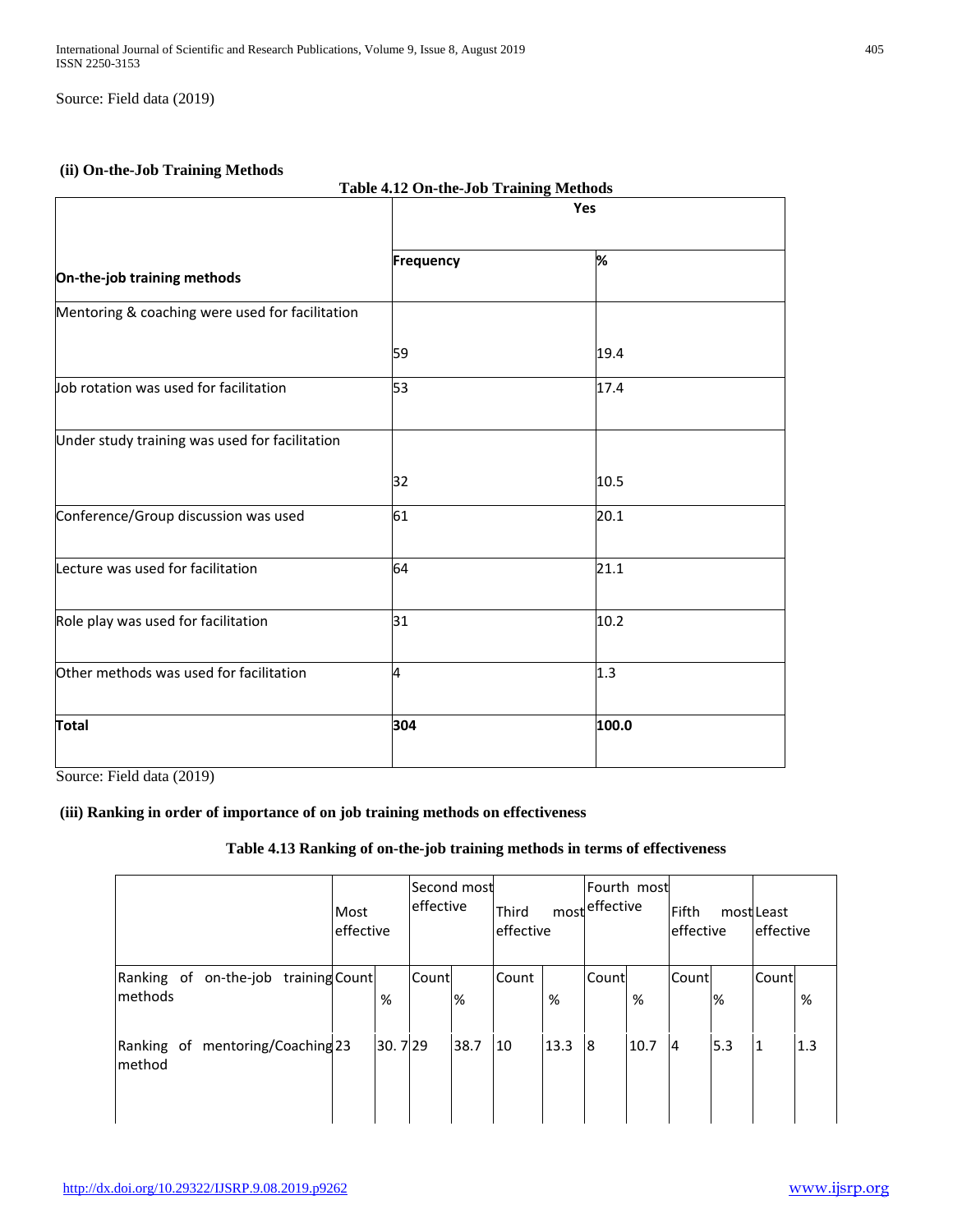| Ranking of job rotation method                                   | 30 | 40.021 |    | 28.0 | 12 | 16.0 | 19             | 12.0 | 13 | 4.0  | 10 | 0.0  |
|------------------------------------------------------------------|----|--------|----|------|----|------|----------------|------|----|------|----|------|
| Ranking of Under study training 1<br>method                      |    | 1.3    | 2  | 2.7  | 8  | 10.7 | 11             | 14.7 | 33 | 44.0 | 20 | 26.7 |
| of Conference/Group <sup>2</sup><br>Ranking<br>discussion method |    | 2.7    | 12 | 16.0 | 28 | 37.3 | 21             | 28.0 | 10 | 13.3 | 12 | 2.7  |
| Ranking of lecture method                                        | 8  | 10.75  |    | 6.7  | 16 | 21.3 | 24             | 32.0 | 16 | 21.3 | 16 | 8.0  |
| Ranking of role play method                                      | 9  | 12.08  |    | 10.7 | 11 | 1.3  | $\overline{2}$ | 2.7  | Ι9 | 12.0 | 46 | 61.3 |

Source: Field data (2019)

 Table 4.13 shows that respondents (employees) ranked job rotation as the most effective method of training (84.0%), followed by mentoring and coaching (83.7%) and group discussion (56.0%). These results suggest that the management of NBC bank should spend most time designing and running T & D programs for its employees, which involve job rotation, and mentoring and coaching because with these methods, employees learn by doing their tasks on the job.

# **(iv) Effectiveness of Training Methods used at NBC bank**

| Table 4.14 Effectiveness of training methods used at NBC bank |  |  |  |
|---------------------------------------------------------------|--|--|--|
|---------------------------------------------------------------|--|--|--|

| Method             | Most                 | Effective     | <b>Unsure</b> | Ineffective      | Most                             |
|--------------------|----------------------|---------------|---------------|------------------|----------------------------------|
| Mentoring/Coaching | effective<br>(68.1%) | 15<br>(20. %) | 7 (9.3%)      | 2(2.7%)          | <b>lineffective</b><br>$(0.0\%)$ |
| Job rotation       | 54<br>(72.0%)        | 12<br>(16.0%) | 5(6.7%)       | 3(4.0%)          | 1(1.5%)                          |
| Group discussion   | 32<br>(42.7%)        | 20<br>(26.7%) | 7 (9.3%)      | 12<br>(16.4%)    | 4 (5.3%)                         |
| .ecture            | 20 (26.7%            | 17 (22.7%     | 17<br>(27.7%) | 12<br>(16.0%)    | 9 (12.0%)                        |
| Understudy         | 8 (10.7%             | 7(9.3%)       | $9(12.0\%)$   | 15<br>$(20.0\%)$ | 36<br>(48.0%)                    |
| Role Play          | 12<br>$(16.0\%)$     | 16<br>(21.3%) | $9(12.0\%)$   | 15<br>$(20.0\%)$ | 23<br>(50.7%)                    |

Source: Field data (2019)

 Table 4.14 shows how respondents viewed training methods used by NBC bank in terms of their effectiveness in equipping them with skills and knowledge they required for performing their tasks at work.

 In row (i), Table 4.14 shows that 68% of the respondents found mentoring/coaching most effective, 20.5% found it effective, 2.7% ineffective and 9.3% were unsure.

 In row (ii), Table 4.14 shows that 72% of the respondents found job rotation most effective, 16.0% found it effective, 5.5% ineffective and 6.7% were unsure.

 In row (iii), Table 4.14 shows that 42% of the respondents found group discussion most effective, 26.7% found it effective, 2.7% ineffective and 9.3% were unsure.

 In row (iv), Table 4.14 shows that 26% of the respondents found lectures most effective,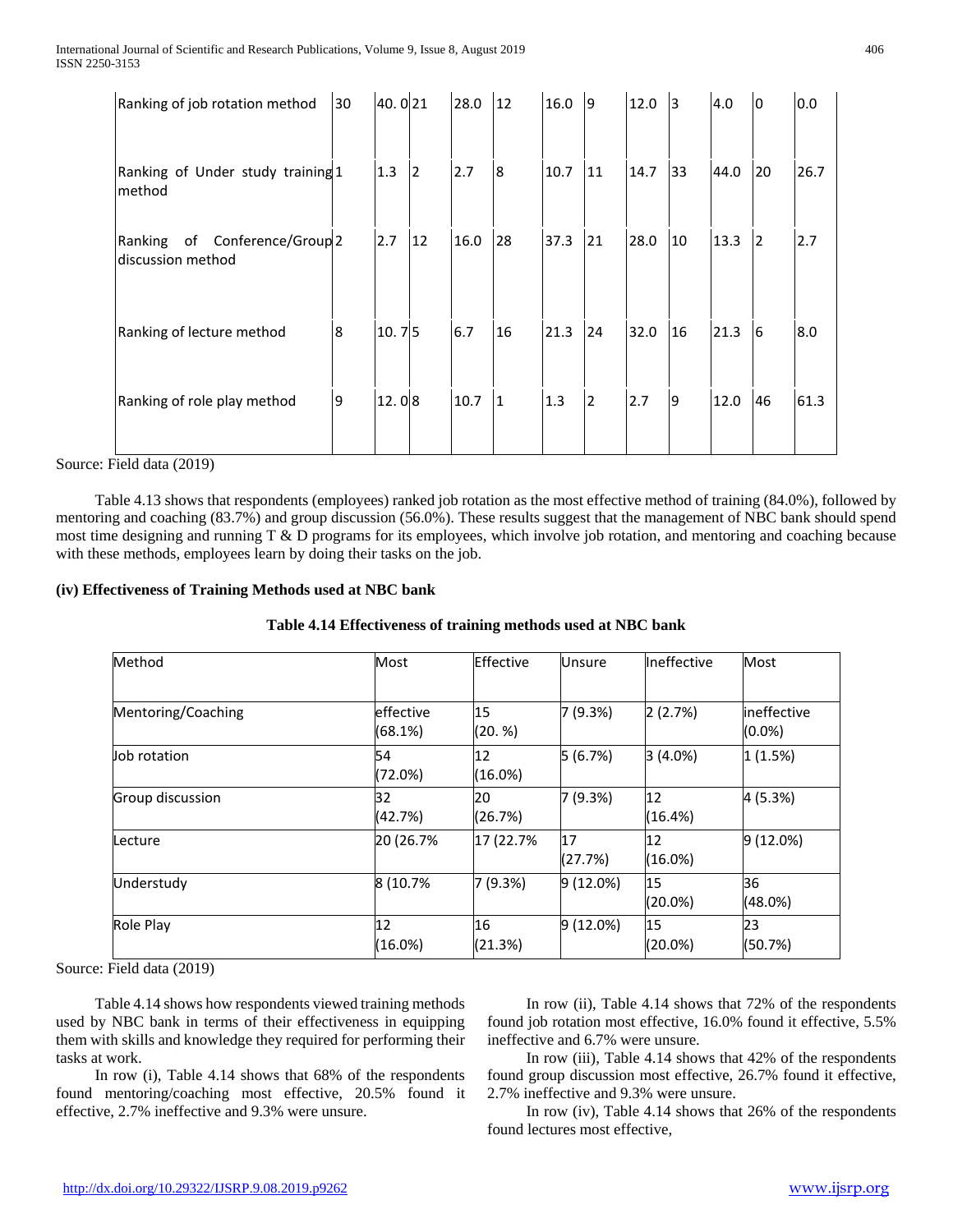22.7% found them effective, 26.0% ineffective and 27.7% were unsure.

 In row (v), Table 4.14 shows that 10.7% of the respondents found understudy most effective, 9.3% found it effective, 68% ineffective and 12.0% were unsure.

 In row (vi), Table 4.14 shows that 16% of the respondents found role play most effective, 21.1% found it effective, 70.7% ineffective and 12.0% were unsure.

 These results in Table 4.14 (rows i to vi) further suggest that job rotation is the most effective method of on-the-job training method followed by mentoring/coaching and then group discussion. Other training methods are not that effective. The results agree with those results in Table 4.13

(iv) Effect of T & D on Improving Employees' Skills and Knowledge

 Table 4.15 shows that 81.3% of the respondents (employees) said "Yes" that  $T & D$  programs have improved their skills and knowledge to do their jobs, and 18.7% were of the view that T & D programs did improve their skills and knowledge to some extent.

Overall, T & D programs have improved skills and knowledge of most employees (81.3%) at NBC bank in Mwanza city.

Table 4.15 Training has improved skills and capabilities

| Response               | Frequency | Percent |
|------------------------|-----------|---------|
| Definitely Yes         | 61        | 81.3    |
| Yes but to some extent | 14        | 18.7    |
| Total                  | 75        | 100.0   |

Source: Field data (2019)

# **(v) Employees' Satisfaction with T & D Methods**

#### **Table 4.16 Satisfaction with training methods used by NBC bank**

| Response | Frequency | Percent |
|----------|-----------|---------|
| Yes      | 27        | 36.0    |
| No       | 48        | 64.0    |
| Total    | 75        | 100.0   |

Source: Field data (2019)

 Table 4.16 indicates that only 36.0% of the employees were completely satisfied with training methods used by NBC bank while the majority (64.0%) were not satisfied. These results suggest, the mostly used methods on T & D programs by NBC bank need to be reviewed and evaluated to improve their effectiveness. One interviewee commented.

 *"Sometimes we are given these groups discussion and lecture type of training, but most of the time they are not relevant to our specific job activities. They are wastage of time we need more on task related training and job rotation type of training multi skill and break the boredom of being in one job for long time"* (Interview 4).

 This comment demonstrates that job rotation and job mentoring and coaching are not commonly used at NBC bank although they have been ranked as the most effective methods for T & D programs (Tables 4.13 and 4.14).

# **Research Objective 4: To determine the effect of training and development programs toward employee and organizational performance at NBC bank in Mwanza City**

**(i) Effect of T & D Programs on Employees Performance (employees perspective)**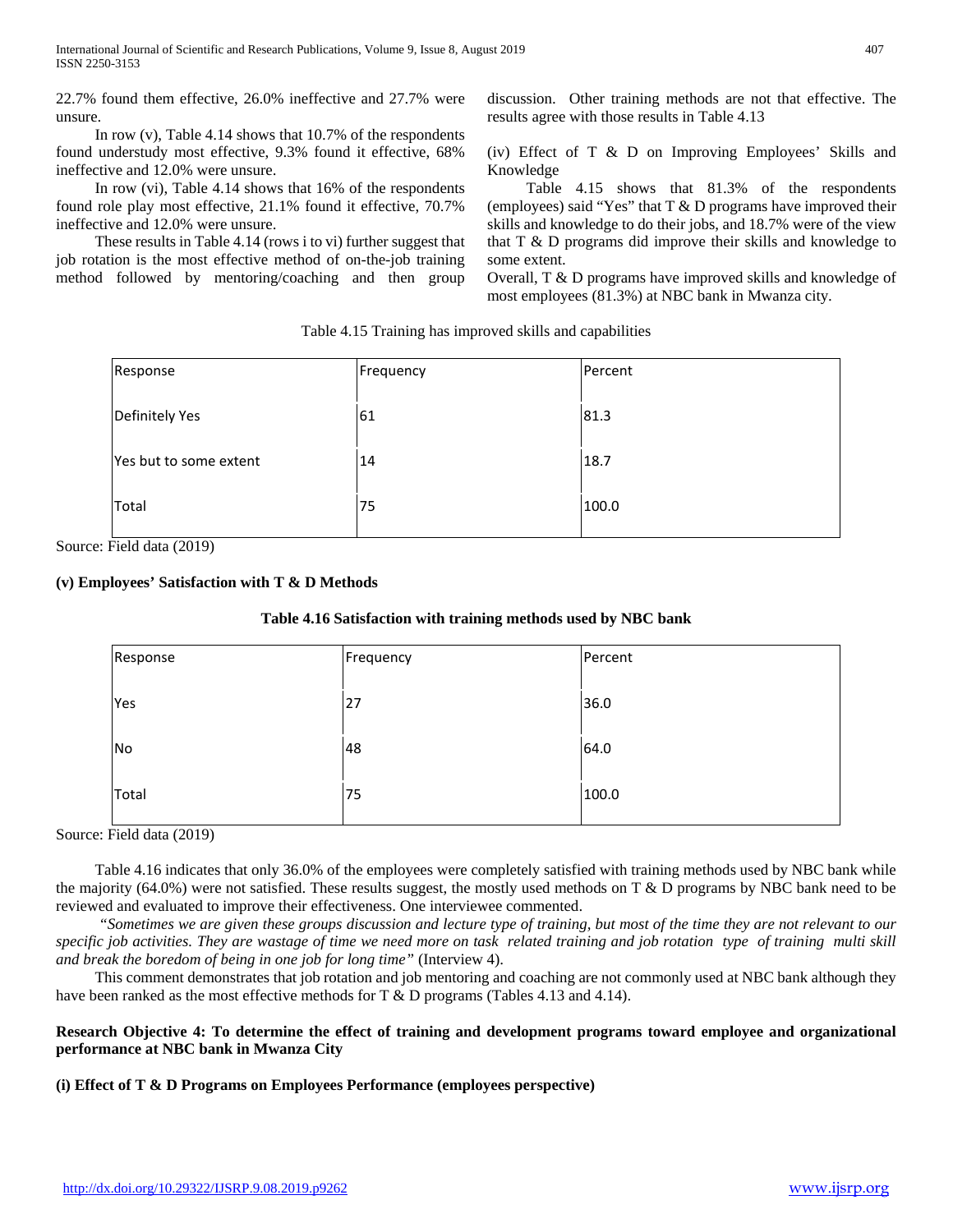|                                                                         | Strongly<br>disagree |      | <b>Disagree</b> |      | Neutral                 |      | Agree |      | Strongly agree |      |
|-------------------------------------------------------------------------|----------------------|------|-----------------|------|-------------------------|------|-------|------|----------------|------|
| Statement                                                               | Count                | $\%$ | Count           | $\%$ | Count                   | $\%$ | Count | %    | Count          | %    |
| T&D sessions of NBC helped me acquire new 4<br>skills                   |                      | 5.3  | <sup>o</sup>    | 0.0  | $\overline{2}$          | 2.7  | 33    | 44.0 | 36             | 48.0 |
| T&D helped me perform my tasks efficiently 2<br>& effectively           |                      | 2.7  | l0              | 0.0  | $\overline{2}$          | 2.7  | 35    | 46.7 | 36             | 48.0 |
| T&D helped me serve customers better and 2<br>faster                    |                      | 2.7  | l0              | 0.0  | $\overline{\mathbf{4}}$ | 5.3  | 33    | 44.0 | 36             | 48.0 |
| Training motivates workers to work hard                                 | $\overline{2}$       | 2.7  | $\overline{2}$  | 2.7  | $\overline{7}$          | 9.3  | 33    | 44.0 | 31             | 41.3 |
| T&D increase job satisfaction and morale                                | 3                    | 4.0  | $\mathbf{1}$    | 1.3  | 5                       | 6.7  | 35    | 46.7 | 31             | 41.3 |
| T&D improves effective management of 3<br>complaints                    |                      | 4.0  | l0              | 0.0  | $\overline{5}$          | 6.7  | 35    | 46.7 | 32             | 42.7 |
| T&D have helped me work well                                            | $\overline{2}$       | 2.7  | $\mathbf{1}$    | 1.3  | 3                       | 4.0  | 39    | 52.0 | 30             | 40.0 |
| When I arrive from training I am encouraged 2<br>to share my experience |                      | 2.7  | 1               | 1.3  | 3                       | 4.0  | 34    | 45.3 | 35             | 46.7 |

| Table 4.17 Effect of T & D programs on employees' performance (employee perspective) |  |  |
|--------------------------------------------------------------------------------------|--|--|
|--------------------------------------------------------------------------------------|--|--|

Source: Field data (2019)

Table 4.17 shows the effect of  $T \& D$  programs on employees' performance from employees' perspective. That is, self-evaluation by employees according to their experience.

 In row (i), Table 4.17 shows that 92.7% of the respondents (employees) agreed/strongly agreed that T & D programs have helped them to acquire new skills while 5.3% strongly disagreed with that statement and 2.7% were neutral.

 In row (ii), Table 4.17 indicates that 94.7% of the respondents (employees) agreed/strongly agreed that T & D programs have helped them perform their tasks effectively and efficiently, while 2.7%, strongly disagreed with that statement and 2.7% were neutral.

In row (iii), Table 4.17 shows that 92.0% of the respondents (employees) agreed/strongly agreed that T & D programs has helped them to serve customers better and faster, while

 2.7% strongly disagreed with that statement and 5.3% were neutral.

 In row (iv), Table 4.17 shows that 85.3% of the respondents (employees) agreed/strongly agreed that T & D programs motivates them to work harder at their jobs while 5.4% disagreed/strongly disagreed with that statement and 9.3% were neutral.

 In row (v), Table 4.17 shows that 88.0% of the respondents (employees) agreed/strongly agreed that T & D programs increase job satisfaction and morale, 5.3% disagreed /strongly disagreed with that statement and 6.7% were neutral.

 In row (vi), Table 4.17 shows that 87.4% of the respondents (employees) agreed/strongly agreed that T & D programs improve their ability to manage customers complaints, 4.0% strongly disagreed with that statement and 6.7% were neutral.

 In row (vii), Table 4.17 shows that 92% of the respondents (employees) agreed/strongly agreed that T & D programs have helped them to work well at their jobs, while 4.0% disagreed /strongly disagreed with that statement and 4.0% were neutral.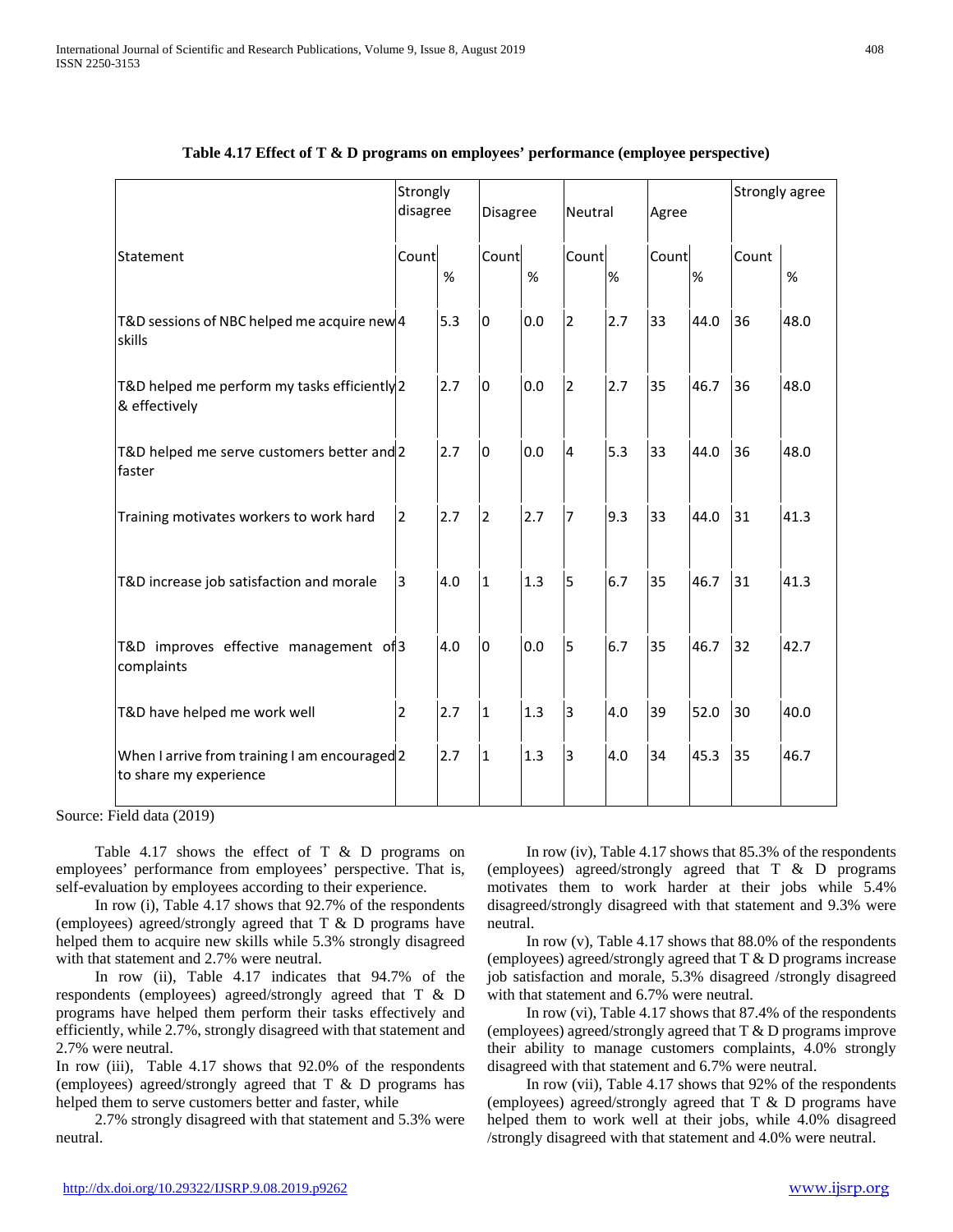In row (viii), Table 4.17 shows that 92.0% of the respondents (employees) agreed/strongly agreed that T & D programs encouraged them to share their experience with fellow workers and gives some kind of excitement at work, while 4.0% disagreed /strongly disagreed with that statement and 4.0 % were neutral.

These results in Table 4.17 suggest that  $T \& D$  programs have a positive and significant effect on employees' performances. These results agree with previous studies by Oghomhe et al (2016) in their Nigerian study, that  $T & D$  programs offered to bank staff resulted in efficient performance of their functions. The results further concur with research by Athar and Shah (2015) in their study of banks in Karachi (Pakistan) that T & D programs motivate employees, and that motivation had a strong positive relationship with employees' performance.

Thus, T & D programs of every organization such as commercial banks are designed to improve employees' skills and knowledge that lead to improved job performance. This observation was equally summed by a comment from one employee.

 *"I enjoy going for training because /go there to learn things that will help me to perform my job better than before. Most importantly after that training I am motivated to put into practice what I have learnt for example providing better customer service and time management. This in long-run also improves organizational reputation and overall performance which is the ultimate goal of employee training"* (Respondents 17).

These comments further confirms that  $T \& D$  programs should part and parcel of organization strategic plan for human resource is the engine and drivers of organization performance.

# **(ii) Effect of T & D programs on employees' performance (management perspective)**

|                                                          | Neutral      |      | Agree          |       | Strongly agree |      |
|----------------------------------------------------------|--------------|------|----------------|-------|----------------|------|
| Statement                                                | Count        | %    | Count          | %     | Count          | %    |
| T & D motivates employees to work hard                   | 0            | 0.0  | 5              | 100.0 | 0              | 0.0  |
| T & D increases efficiency and quality of work output    | 0            | 0.0  | 3              | 60.0  | $\overline{2}$ | 40.0 |
| T & D increases job satisfaction and morale              | 0            | 0.0  | 5              | 100.0 | 0              | 0.0  |
| T & D promote working relationship                       | $\mathbf{1}$ | 20.0 | $\overline{2}$ | 40.0  | $\overline{2}$ | 40.0 |
| T & D contributes to improvement of staff skills         | 0            | 0.0  | 4              | 80.0  | $\vert$ 1      | 20.0 |
| Training leads to a better understanding of bank mandate | 10           | 0.0  | 3              | 60.0  | 2              | 40.0 |
| Overall, T & D has positive influence on performance     | 10           | 0.0  | 3              | 60.0  | $\overline{2}$ | 40.0 |

**Table 4.18 Effect of T & D programs on employees' performance (management perspective)**

Source: Field data (2019)

 Table 4.18 shows the effect of T & D programs on employees' performance from management perspective.

In rows (i), (ii), (iii), (iv), (v), (vi), and (vii), table  $4.18$ shows that 100.0% of the management agreed/strongly agreed that T & D programs motivate employees to work harder, increases their efficiency at work and quality work output, increase job satisfaction and work morale, contribute to improvement of skills, lead to better understanding of bank mandate and overall it influences work performance.

 However, in row (iv), Table 4.18 shows that 80.0% of the management agreed/strongly agreed that T & D programs promote strong working relationship and 20% were neutral with that statement. This implies that this area concerning building a working relationship between workers, needs some improvement since working relationship is an essential part of the bank activities as each section of the bank has some bearing on another section.

 Overall, the results of both Tables 4.17 and 4.18 suggest that both employees and management agree that T & D programs have a positive impact on staff performance. This recognition is vital as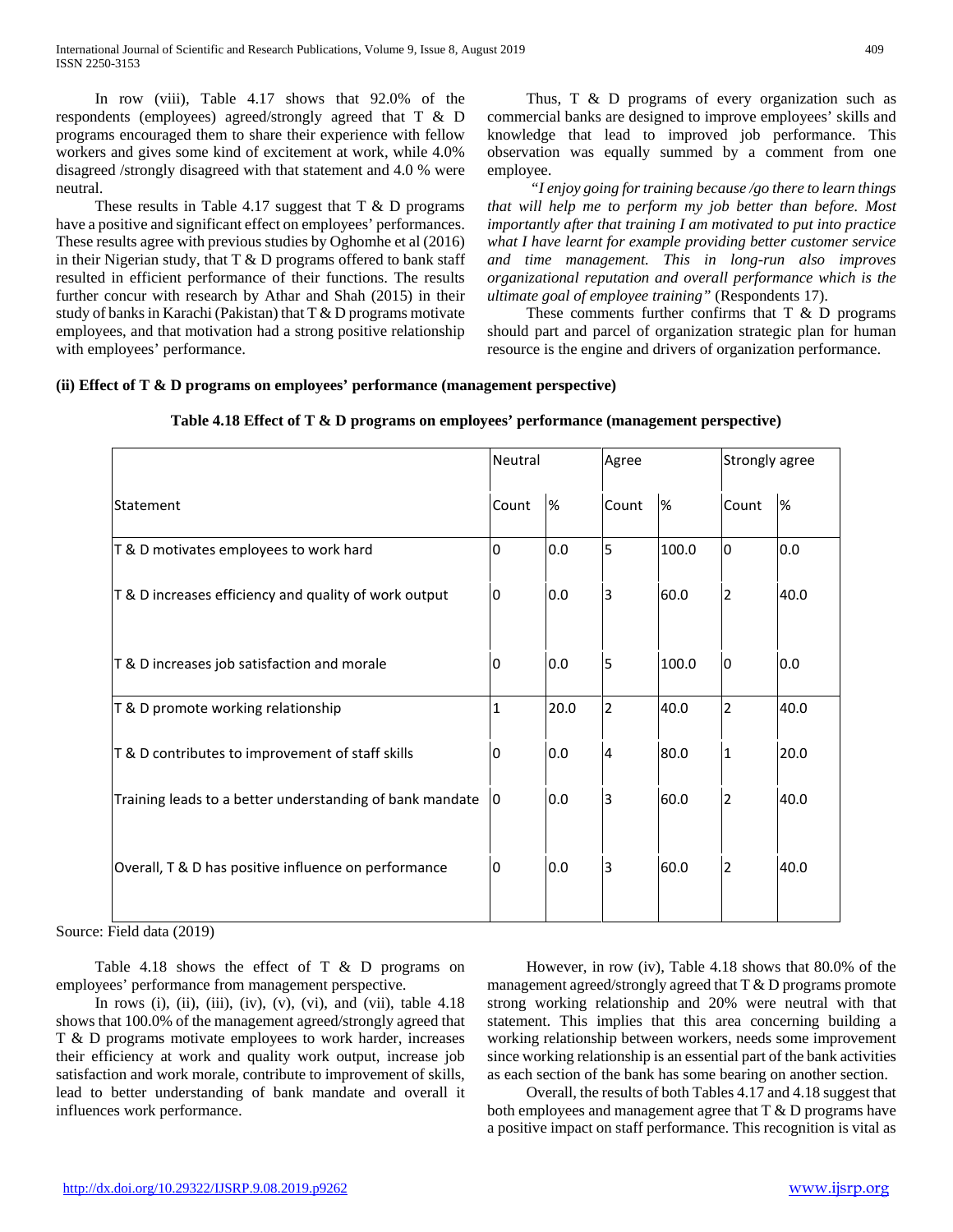both groups see this HR activity as an important part of internal marketing, which is about developing people (staff) to deliver service quality.

One manager commented:

 *"We take T & D programs of our staff seriously because if these workers are not skilled and have adequate knowledge of our product, it is difficult to deliver superior service to our clients. The employees are the bank so to speak. They need to be trained on technical and interactive skills which empowers them and this helps to promote teamwork in the bank*"

This comment drives the point home that  $T \& D$  programs are dispensable activity of an organization especially in a competitive industry such as that of banking. This importance was also emphasized and demonstrated by a recent study by Afrox (2018) in Bangladesh banking industry that there is a strong relationship between employees training and employees'

performance. It further illustrated that the more the employee gets training, the more efficient their level of performance will be.

# **(ii) Effect of T & D Programs on Organizational Performance**

Table 4.19 shows that the effects of  $T \& D$  programs on organization performance. In particular in rows (i), (iii), (iv) all the respondents (management) unanimously agree/strongly agreed that T & D programs have a strong influence on employees' performance, strong influence on customer satisfaction and strong influence on quality of service delivery all of which are the indicators of organizational performance. These results agree with previous studies by Ng'ang'a et al (2013) in their Kenyan study of commercial banks which established that there is a positive correlation between T & D programs and organizational performance.

|                                                                                       | Neutral |      | Agree          |      | Strongly agree |      |
|---------------------------------------------------------------------------------------|---------|------|----------------|------|----------------|------|
| lStatement                                                                            | Count   | %    | Count          | %    | Count          | %    |
| T & D programs have strong influence on employees' 0<br>performance                   |         | 0.0  | 4              | 80.0 | 1              | 20.0 |
| T & D programs have strong influence on organizational <sup>'</sup>  1<br>performance |         | 20.0 | 3              | 60.0 | 1              | 20.0 |
| T & D programs have strong influence on customer0<br>satisfaction                     |         | 0.0  | $\overline{4}$ | 80.0 | 1              | 20.0 |
| T & D programs have strong influence on quality of service 0<br>delivery              |         | 0.0  | $\overline{2}$ | 40.0 | 3              | 60.0 |

Source: Field data (2019)

 In row (ii) Table 4.19 shows that 80% of the respondents (management) agreed /strongly agreed that T & D programs have a strong influence on organizational performance while

20% were neutral to that statement. These results suggest that there are other factors such as motivation, customer service and use of modern technologies besides T & D programs, which contribute to organizational performance. Nevertheless, T & D is one of the major contributors to organizational performance.

#### **Other Issues Raised in the study**

 Several extra issues were raised by employees during the interview. Some employees commented that the e-training which was implemented at NBC bank was not well understood and would have preferred to do off job training for new technology related training.

 Other employees were concerned that most of the T & D programs offered at NBC bank are not planned according to the market requirements. That is, some training programs offered by

NBC bank were not relevant to employees' job requirements. Even some members of the management concurred with this employees' observation. Some also suggested that NBC bank should increase the time that employees are on training as most of the information in the current training programs are rushed through during training and employees do not have time to digest the material which is contrary to best practices in employees' training programs. However, the management thought their T&D system is very systematic and aligned well with achievement of the organizational goals.

 Besides, some employees and management suggested that even their customers ought to be trained especially with the selfservice technology such as e-banking and mobile phone banking. Doing so would minimize the number of customers' complaints and save desk service time.

 The employees as well as management further indicated that motivation should be attached to training programs because it is part and parcel of other factors that go handin-hand with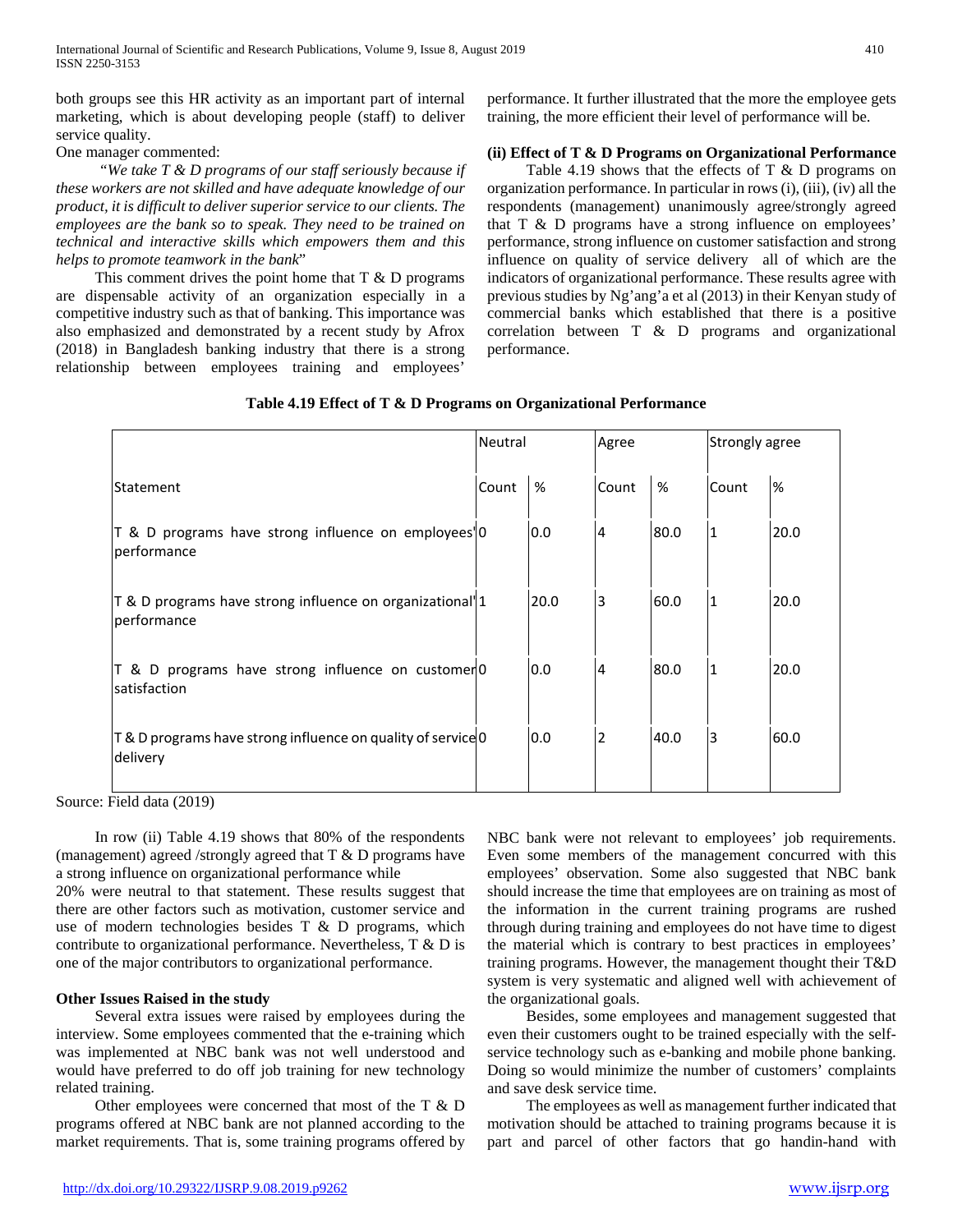enhancing employees' performance. At the moment that linkage is absent in NBC bank training programs. The management further suggested that future TNA should also look at technical analysis as it appears to be over looked in the current training programs. Overall, both employees and management emphasized that T & D programs offered by NBC bank should be geared towards meeting the needs of their customers, which is the central piece for the long-term existence of the bank.

#### V. SUMMARY, CONCLUSION AND RECOMMENDATIONS

#### **Summary of Findings**

# **Research Objective 1: To identify how Training Needs Assessment is conducted at**

#### NBC bank in Mwanza City

NBC bank has over the past year has been involved in  $T \&$ D activities for its employees. The data collected from questionnaires and some interviews indicate that every employee at NBC bank is given an opportunity to go for training and TNA is done prior to designing and running T & D programs. The purpose of the training and development programs are to equip employees with new skills and capabilities identified in TNA for different workers in each department; most of the TNA at NBC bank is done by employees' supervisors, and during the annual appraisal process. The research findings also reveal that employees' training needs are related to the organizational goals and are part of the bank mandate.

# **Research Objective 2: To determine the Training and Development (T & D) policies, practices and procedures at NBC bank in Mwanza City.**

The study reveals that NBC bank has T & D policies and procedures which are also available to staff. In those policies, there is a provision that  $T \& D$  programs should allow workers to rise through ranks of NBC bank. The research has also found that T & D programs are considered by the majority of employees to be planned and systematic. The management also concurred with the views expressed by employees on T & D policy and taking T & D as part of NBC bank business strategy. However, their T & D programs do not sponsor their staff for further studies although the bank grants workers leave to do examinations in their privately sponsored studies.

# **Research Objective 3: To determine the Training and Development Methods used on Employees at NBC bank in Mwanza City.**

 The study indicates that every employee surveyed in this research has attended T & D programs sponsored by NBC bank. The employees indicated that although they were trained on-job training with different methods, they preferred mentoring and coaching and job rotation because they benefited most in terms of acquiring skills and knowledge to effectively and efficiently perform their specific daily tasks. Overall, employees indicated that T & D programs have improved their skills and capabilities. However, they expressed dissatisfaction with some training methods such as group discussion classroom type and role play type of training because most of the activities did not relate directly to their work situation

# **Research Objective 4: To determine the effect of Training and Development**

 Programs toward Employee and Organizational Performance at NBC bank in Mwanza. City

The research findings reveal that T & D programs sponsored by NBC bank have helped employees to acquire new skills, improved their ability to serve customers better and faster, motivated employees, and has generally improved workers' morale and job satisfaction, all being indicators of employees' performance. These findings are broadly in consistence with prior HR literature on training and development. Furthermore, the results of this study reveal that T & D programs have a strong influence on employees' performance, customer satisfaction and quality of service delivery. The study also establishes that  $T \& D$ programs have a strong influence on overall organizational performance but also notes that T & D programs are one of the factors contributing to organizational performance. Other factors such as employees' motivation, use of modern technologies and marketing also contribute to the organizational performance.

 Clearly the overwhelming majority of management (over 80%) do believe that T & D programs have a positive and significant effect on both employees' performance and overall organizational performance. The study further establishes that T & D programs are relevant and consistent with the organizational business strategy or policy setting and it is compulsory practice on training. However, it also establishes that the employees are dissatisfied that NBC bank has not offered them opportunity to go for further studies as part of their development and career progression.

#### **Conclusion**

 The study sought to investigate the effect of employees' training and development practices on organizational performance in Tanzanian banking industry, a case of NBC in Mwanza city.

 The findings in this research indicated that NBC does TNA before its T&D programs, uses different methods to train nonmanagerial employees such as mentoring, lecture style, role play and job rotation such T&D have improved employees' skills and knowledge to perform better at their work. The finding from the study also indicates that NBC bank organizes training programs from time to time for its employees for the purpose of equipping them with and updating their knowledge and skills to ensure high level of efficiency. The employees were generally satisfied with the training methods used. Overall, T & D has positively affected employees' performance and consequently organizational performance. From the results of the study, it can be concluded that NBC bank has a well-established policy that has guided them to invest in training and development of its employees; however, the processes involved are being not duly followed at branch level.

#### **Recommendations**

 T&D interventions/programs at the NBC bank was found to be effective in impacting its employees with skills and knowledge relevant to their work. However, the influence of T&D on employees' job performance was found to be moderate, indicating that other factors can impact employees' job performance. Therefore, any organization such as NBC bank that wishes to be productive should make T & D part of its strategic business plan.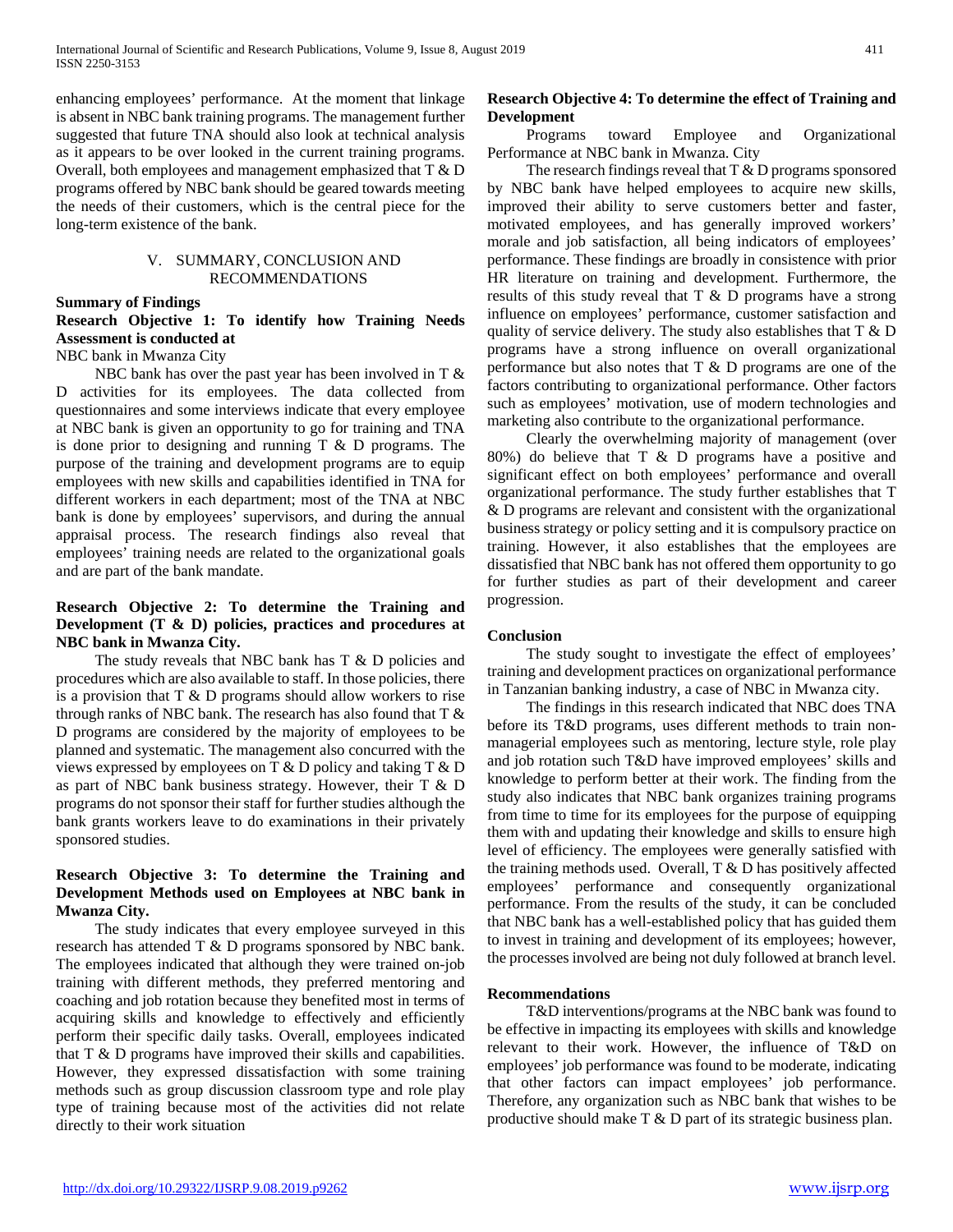Training and development is only one of the human resources activities that HR department ought to do to improve organizational performance. Without incorporating other practices such as motivation, its impact may be limited. Therefore, NBC bank HRM department should strategically and methodologically develop human resource bundles packages that are designed to achieve the desired organizational performance.

 The study reveals that the NBC did not seem to have training objectives well-articulated to employees according to organization, goals. The HRM department at head office in conjunction with HR at each branch, should clearly state the results of each employee, what change is required in terms of employees' knowledge, skills, attitude and behaviours. The training goals should be specific, tangible verifiable, timely and measurable and such objectives should be made clear to both the branch manager and employees because they can be used to evaluate their success.

 It was also noted from interview that NBC bank has a performance system. The performance appraisal information which is used yearly at NBC bank to assess employees' performance should identify their performance problems and ways they can improve their performance through training and development programs.

 Motivation seeks to enhance employees' morale to work hard and thus increase organizational productivity. It is with premise that NBC bank should initiate a policy for motivation attached to training programs.

 Finally, it is critical that NBC bank should evaluate the T& D programs they offer to their employees in order to assess their effectiveness in producing the specific learning outcomes specified in the training programs and to indicate where improvement or changes are required to make training even more effective.

#### **REFERENCES**

- [1] Afroz N N (2018), Effects of Training on Employee Performance- A study of Banking sector, Tangall Bangladesh, Global Journal of Economics and Business, Vol 4 (1), pp. 111-124.
- [2] Anthony W P, Perrewe P C & Kacmar K M (1999), Human Resource Management, Orlando, The Dryden Press
- [3] Anthony, W.P, P e r r e w e, P. Land K a c m a r, K. M. (1993), Strategic Human Resource Mangement, U.S.A. The Dryden Press, Harcourt Brace Jovanovich.
- [4] Anthony, L. (1999). Grower Handbooks of Training and Development, London: Grower Publishing Ltd.
- [5] Armstrong, M. (2004), "Handbook of Human Resource Management Practice", 10thedition, U.K. London, Cambrian printers Ltd.
- [6] Armstrong, M. (2014). A Handbook of Human Resource Management Practice (15th ed.). London: Kogan Page Limited.
- [7] Arthur, W., Bennett, W., Edens, P. S., & Bell, S. T. (2003). "Effectiveness of training in Organizations: A Meta-analysis of Design and Evaluation Features". The Journal of Applied Psychology, vol 88(2), pp. 234–245.
- [8] Aryee H (2009), Services, Brands and Success, 18th Asia Banking Awards, Magazine, pp.21-23
- [9] Athar R & Shah F M (2015), "Impact of Training on Employee performance in Banking sector in Karachi, Pakistan", Journal of Business and Management, vol 17 (11), pp 58-67.
- [10] Babbie, Earl R. (1998). The Practice of Social Research. Wadsworth Pub. Co. (Belmont, CA)
- [11] Babble, E. (2008) Survey Research Methods, Fifth edition, Belmont, Wadsworth.
- [12] Beardwell, I., Holden, L. (1994), Human Resource Management: A contemporary perspective, U.K. Pitman publishing. Beardwell, N. and Holden, B. (1993), Managing for Success, 2nd Ed. England: Prentice Hall Publishers
- [13] Becker H (1993), Human Capital: A theoretical and Empirical Analysis with Special Reference to Education, (3rd Ed), Chicago, Chicago of University Press.
- [14] Becker, B.M., P.P. Huselid, & M. Spratt, (1997). " HR as a source of shareholder value: Research and recommendations". Human Resources Management Journal, 311,
- [15] Bell J & Waters S (2014), Doing Your Research Project: A guide for First time Researchers, McGraw-Hill, Education (UK)
- [16] Bohnder E S & Sherman A (2001), Management Human Resources, New York South-Western College
- [17] Bryman A (2001), Social Research Methods: New York Oxford University Press USA.
- [18] Bryman, A. and Bell, E. (2011). Business Research Methods, Oxford University Press, New Jersy
- [19] Bryn L (1990) Methods of Training Conducting Training Programs in Organisation, The Dryden Press
- [20] Burns & Grove S. K (2003), Understanding Nursing Research, 3rd Edition Philadelphia, Saunders Company.
- [21] Burns N and Grove SK (2007), Understanding Nursing Research, Fourth Edition Philadelphia, Saunders Company.
- [22] Chen C and Silverthorne C (2008), "The Impact of Focus of Control in Job Stress, Job Performance and Job Satisfaction in Taiwan"; Leadership and Organization Journal, Vol. 29 (7) pp 572 -582.
- [23] Cherrington, D. J. (1995), "The Management of Human Resources", 4th edition. New Jersey. Prentice Hall Inc.
- [24] Cole, G.A. (2002), Personnel and Human Resource Management, 5th edition, Continuum London: York Publishers
- [25] Cooper, D. and Schindler P (2006), Business Research Methods, 9th Ed. New Delly MCGraw-Hill.
- [26] Creswell J W (2014), Qualitative, Quantitative and Mixed Approaches, London Sage Publications.
- [27] DeCenzo A & Robins P (1996), Human Resources Management, New York, John Willey & Sons
- [28] Decenzo, D.A., Robbins, S.P. (2002), "Personnel/Human Resource Management", 3rd edition. New Delhi, Prentice-Hall th
- [29] Decouza, D. A. and Robbins, Stephen P. (1996), Human Resource Practice, 5 edition New York: John Wiley & Sons Inc.
- [30] Dessler, G. 2015, Human Resource Management, 14th edition. McGraw-Hall, Irwin London
- [31] Dominic T & Kessy S (2011), Training and Development in Tanzania, University of Dar es Salaam, Tanzania
- [32] Easwaran S and Singh S (2010) Marketing Research Concepts, Practices and Cases Oxford University Press, Seventh Edition.
- [33] Edward A & Talbot R (1994), The Hard Prssed Researcher: A research Handbook for Caring Professionals, London, Longman Publishers
- [34] Emeti C I (2015), "The Effects of Training and Development on the Performance of Paint Manufacturing Firms in Rivers State", European Journal of Business and Social Sciences, vol 4 (3), pp 66-74.
- [35] Enga E. (2017), The Impact of the Training and Development on Organizational
- [36] Performance A Case Study of National Financial Credit Bank Kumba, Masters' Degree Thesis, Central University of Applied Sciences, Cameroon.
- [37] Finn et al (2001), Qualitative Research Methods with multi-disciplinary Approach – McGraw-Hill, London
- [38] Gomez-Mejia, L R, Balkin DB and Cardy RW (2001) Managing Human Resources, Third Edition, Prentice- Hall, Upper Saddle River, New Jersey. USA.
- [39] Gordon M (1992), The Handbook of Human resources Planning, Oxford, Blackwell Business Publishers
- [40] Hersey, P and Blanchard, R H (1993), Management of Organizational Behaviour: Utilizing human Resources (6th ed) Englewood. Cliffs: New Jersey; Hersey P & Blanchard, KH (1969) life cycle theory of leadership, Training and Development Journal, Vol. 23 (5) pp. 26 – 34.